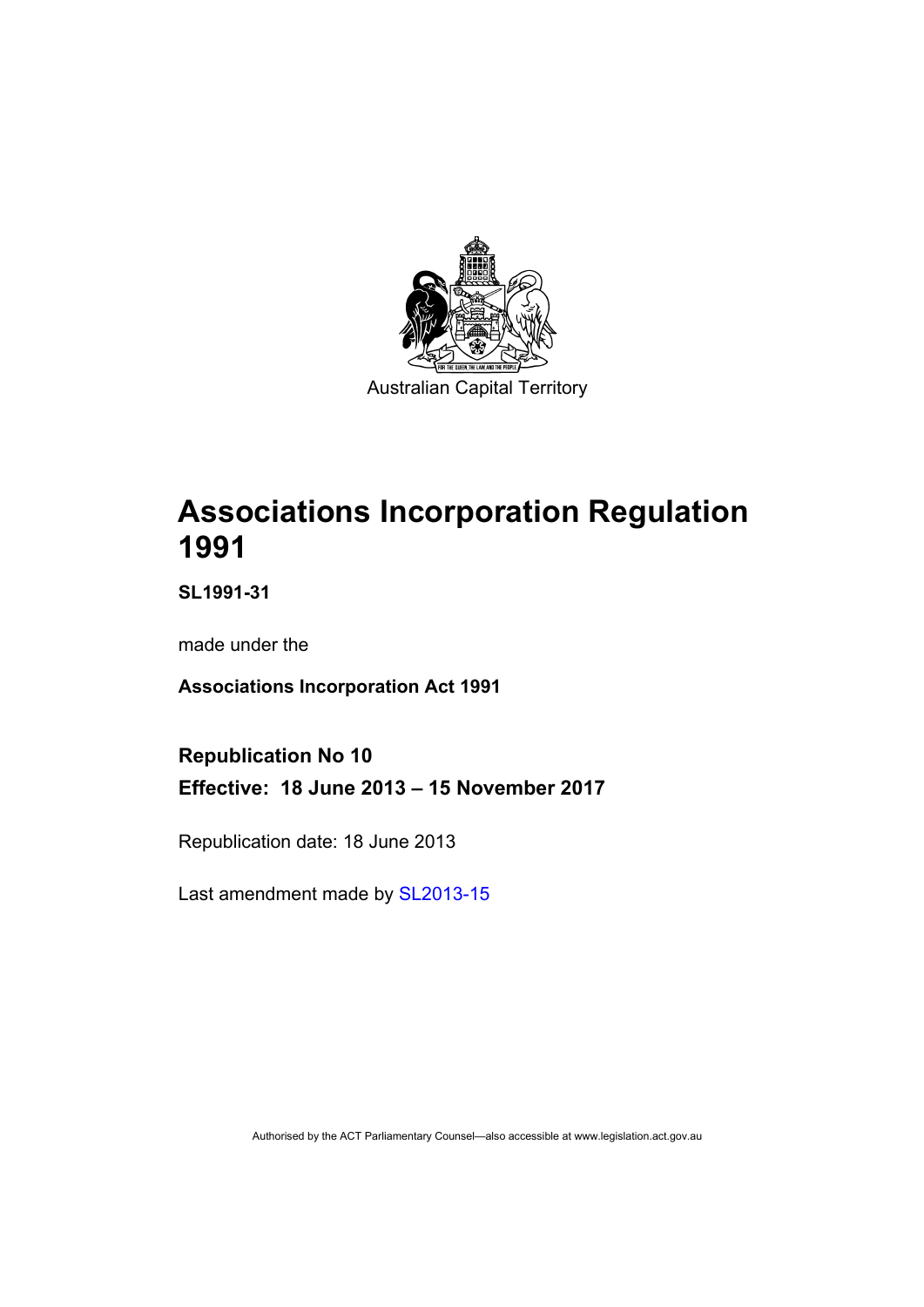#### **About this republication**

#### **The republished law**

This is a republication of the *Associations Incorporation Regulation 1991*, made under the *Associations Incorporation Act 1991* (including any amendment made under the *[Legislation Act](http://www.legislation.act.gov.au/a/2001-14)  [2001](http://www.legislation.act.gov.au/a/2001-14)*, part 11.3 (Editorial changes)) as in force on 18 June 2013*.* It also includes any commencement, amendment, repeal or expiry affecting this republished law to 18 June 2013.

The legislation history and amendment history of the republished law are set out in endnotes 3 and 4.

#### **Kinds of republications**

The Parliamentary Counsel's Office prepares 2 kinds of republications of ACT laws (see the ACT legislation register at [www.legislation.act.gov.au](http://www.legislation.act.gov.au/)):

- authorised republications to which the *[Legislation Act 2001](http://www.legislation.act.gov.au/a/2001-14)* applies
- unauthorised republications.

The status of this republication appears on the bottom of each page.

#### **Editorial changes**

The *[Legislation Act 2001](http://www.legislation.act.gov.au/a/2001-14)*, part 11.3 authorises the Parliamentary Counsel to make editorial amendments and other changes of a formal nature when preparing a law for republication. Editorial changes do not change the effect of the law, but have effect as if they had been made by an Act commencing on the republication date (see *[Legislation Act 2001](http://www.legislation.act.gov.au/a/2001-14)*, s 115 and s 117). The changes are made if the Parliamentary Counsel considers they are desirable to bring the law into line, or more closely into line, with current legislative drafting practice.

This republication does not include amendments made under part 11.3 (see endnote 1).

#### **Uncommenced provisions and amendments**

If a provision of the republished law has not commenced, the symbol  $\mathbf{U}$  appears immediately before the provision heading. Any uncommenced amendments that affect this republished law are accessible on the ACT legislation register [\(www.legislation.act.gov.au\)](http://www.legislation.act.gov.au/). For more information, see the home page for this law on the register.

#### **Modifications**

If a provision of the republished law is affected by a current modification, the symbol  $\mathbf{M}$ appears immediately before the provision heading. The text of the modifying provision appears in the endnotes. For the legal status of modifications, see the *[Legislation Act 2001](http://www.legislation.act.gov.au/a/2001-14)*, section 95.

#### **Penalties**

At the republication date, the value of a penalty unit for an offence against this law is \$110 for an individual and \$550 for a corporation (see *[Legislation Act 2001](http://www.legislation.act.gov.au/a/2001-14)*, s 133).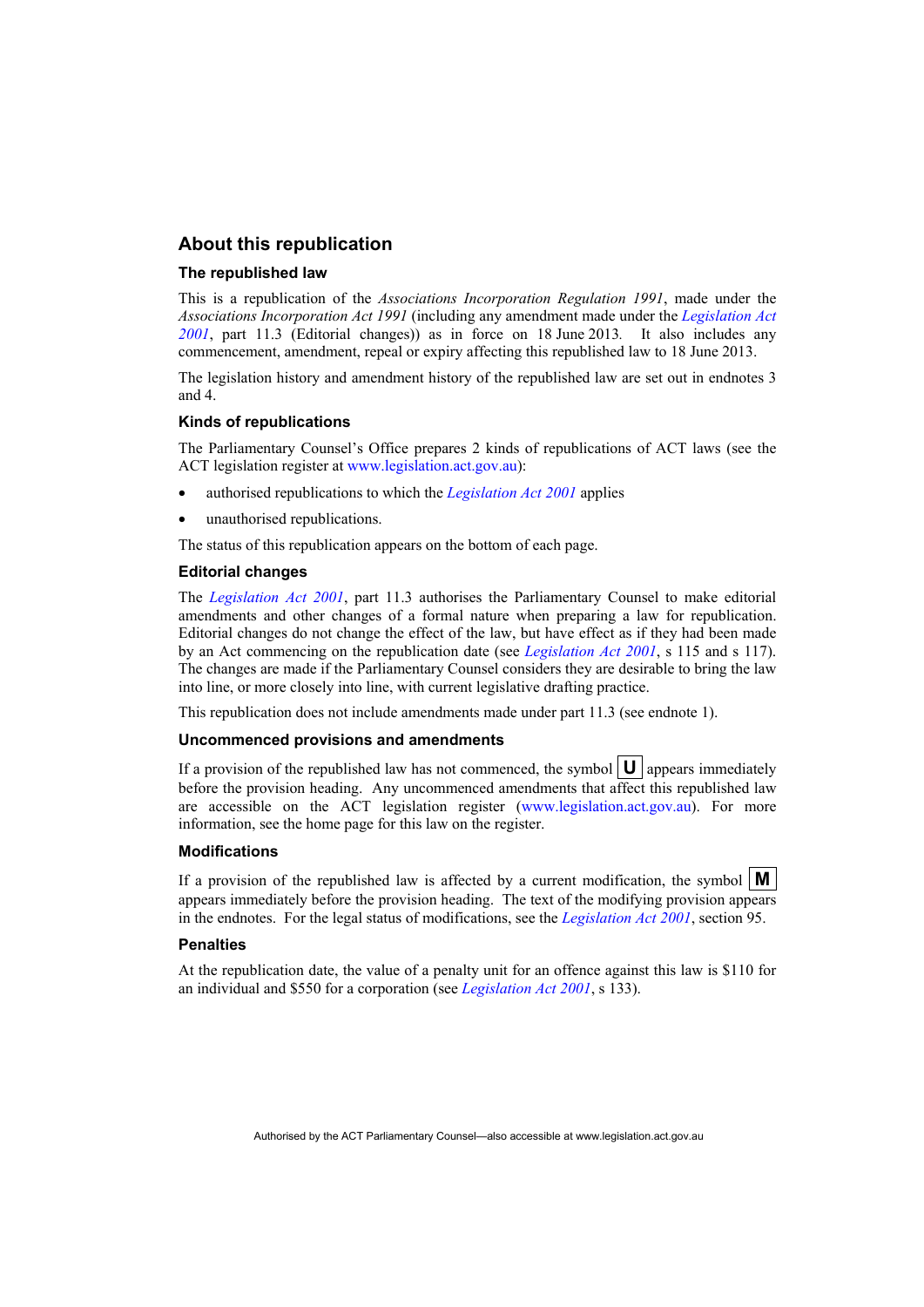

# **Associations Incorporation Regulation 1991**

made under the

**Associations Incorporation Act 1991** 

# **Contents**

|                             |                                                                            | Page       |
|-----------------------------|----------------------------------------------------------------------------|------------|
| Part 1                      | <b>Preliminary</b>                                                         |            |
| 1                           | Name of regulation                                                         | 2          |
| Part 2                      | Information for completion of forms and other<br>documents                 |            |
| 3                           | Particulars required by forms                                              | 3          |
| 4                           | General requirements for documents                                         | 3          |
| 5                           | Annexures accompanying forms                                               | 4          |
| 6                           | Signatures on documents                                                    | 5          |
| 7                           | Time for lodging documents                                                 | 5          |
| 8                           | Affidavits and statements in writing                                       | 5          |
| R <sub>10</sub><br>18/06/13 | Associations Incorporation Regulation 1991<br>Effective: 18/06/13-15/11/17 | contents 1 |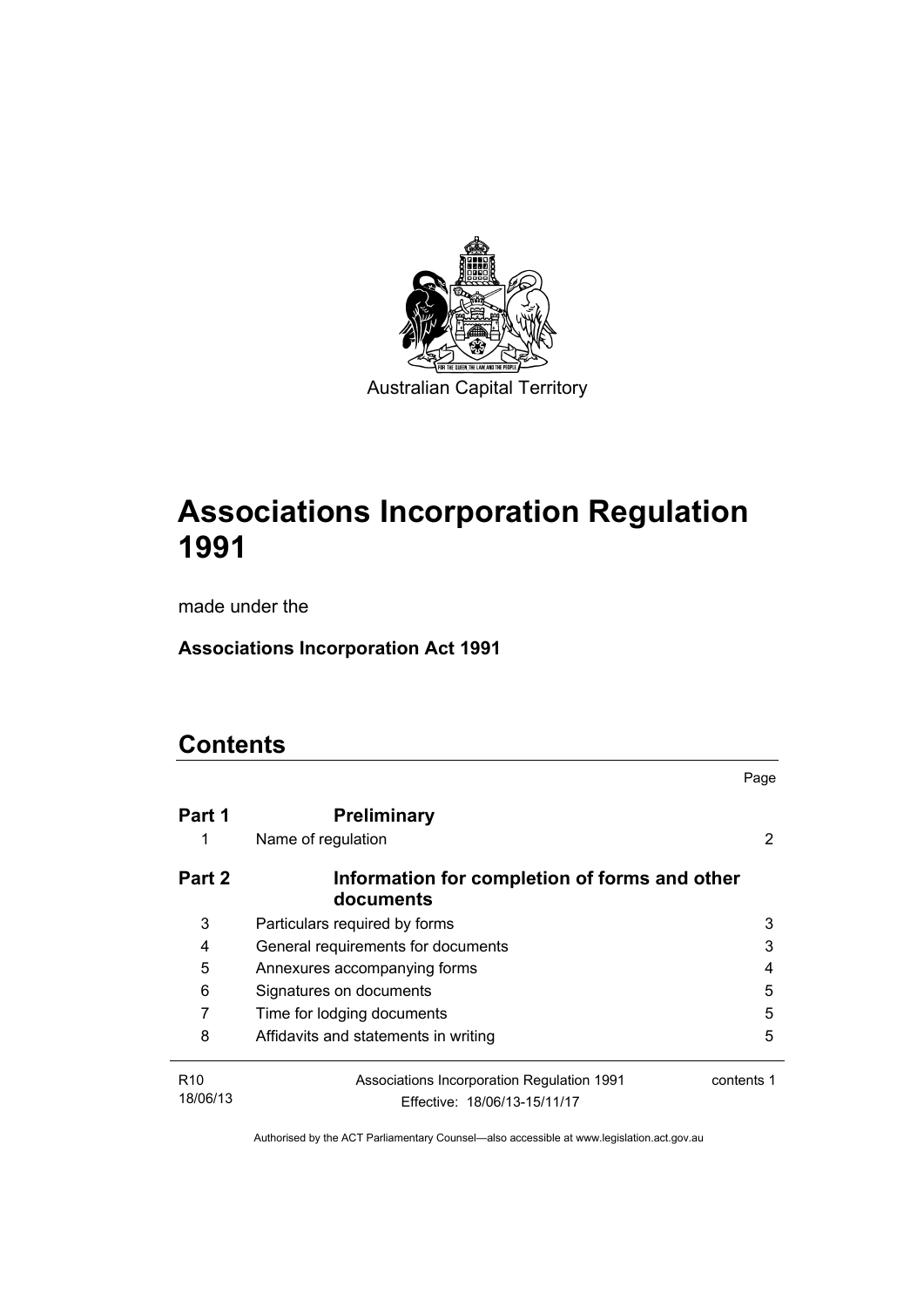#### **Contents**

| 9                 | Verification of a document                   | Page<br>6.      |
|-------------------|----------------------------------------------|-----------------|
| Part 3            | <b>Miscellaneous</b>                         |                 |
| 10                | Register of members-particulars              | 7               |
| 11                | Copies of documents required under Act, s 73 | $\overline{7}$  |
| 12                | Audit of accounts                            | 7               |
| 13                | Prescribed associations for Act, s 76        | 7               |
| 14                | Rate of commission                           | 8               |
| 15                | Model rules                                  | 8               |
| <b>Schedule 1</b> | <b>Model rules</b>                           | 9               |
| Part 1.1          | Preliminary                                  | 11              |
| 1                 | Definitions for model rules                  | 11              |
| 1A                | Application of Legislation Act 2001          | 11              |
| <b>Part 1.2</b>   | <b>Membership</b>                            | 12              |
| 2                 | Membership qualifications                    | 12 <sup>°</sup> |
| 3                 | Nomination for membership                    | 12 <sup>°</sup> |
| 4                 | Membership entitlements not transferable     | 13              |
| 5                 | Cessation of membership                      | 13              |
| 6                 | Resignation of membership                    |                 |
| 7                 | Fee, subscriptions etc<br>14                 |                 |
| 8                 | Members' liabilities                         | 14              |
| 9                 | Disciplining of members                      | 14              |
| 10                | Right of appeal of disciplined member        | 16              |
| <b>Part 1.3</b>   | <b>Committee</b>                             | 18              |
| 11                | Powers of committee                          | 18              |
| 12                | Constitution and membership                  | 18              |
| 13                | Election of committee members                | 19              |
| 14                | Secretary                                    | 20              |
| 15                | Treasurer                                    | 20              |
| 16                | Vacancies                                    | 20              |
| 17                | Removal of committee members                 | 21              |
| 18                | Committee meetings and quorum                | 21              |

contents 2 Associations Incorporation Regulation 1991 Effective: 18/06/13-15/11/17

R10 18/06/13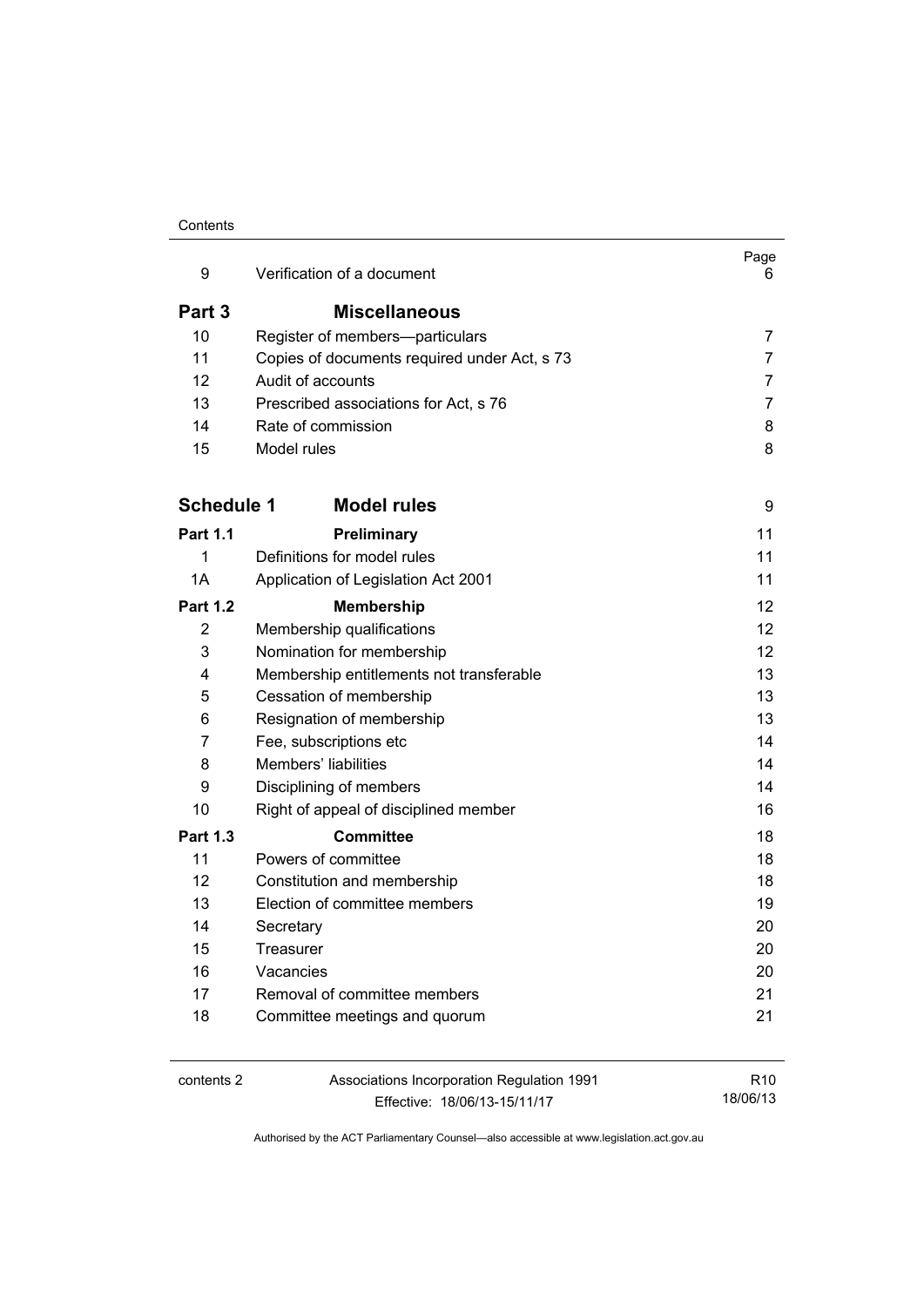| 19                | Delegation by committee to subcommittee            | Page<br>22 |
|-------------------|----------------------------------------------------|------------|
| 20                | Voting and decisions                               | 23         |
|                   |                                                    |            |
| <b>Part 1.4</b>   | <b>General meetings</b>                            | 24         |
| 21                | Annual general meetings—holding of                 | 24         |
| 22                | Annual general meetings-calling of and business at | 24         |
| 23                | General meetings-calling of                        | 25         |
| 24                | <b>Notice</b>                                      | 26         |
| 25                | General meetings—procedure and quorum              | 26         |
| 26                | Presiding member                                   | 27         |
| 27                | Adjournment                                        | 27         |
| 28                | Making of decisions                                | 28         |
| 29                | Voting                                             | 28         |
| 30                | Appointment of proxies                             | 29         |
| <b>Part 1.5</b>   | <b>Miscellaneous</b>                               | 30         |
| 31                | Funds-source                                       | 30         |
| 32                | Funds-management                                   | 30         |
| 33                | Alteration of objects and rules                    | 30         |
| 34                | Common seal                                        | 31         |
| 35                | Custody of books                                   | 31         |
| 36                | Inspection of books                                | 31         |
| 37                | Service of notice                                  | 31         |
| 38                | Surplus property                                   | 31         |
| <b>Appendix 1</b> |                                                    | 33         |
| <b>Appendix 2</b> |                                                    | 34         |

|   | About the endnotes     | 35 |
|---|------------------------|----|
| 2 | Abbreviation key       | 35 |
| 3 | Legislation history    | 36 |
| 4 | Amendment history      | 38 |
| 5 | Earlier republications | 40 |
|   |                        |    |

Associations Incorporation Regulation 1991 Effective: 18/06/13-15/11/17

contents 3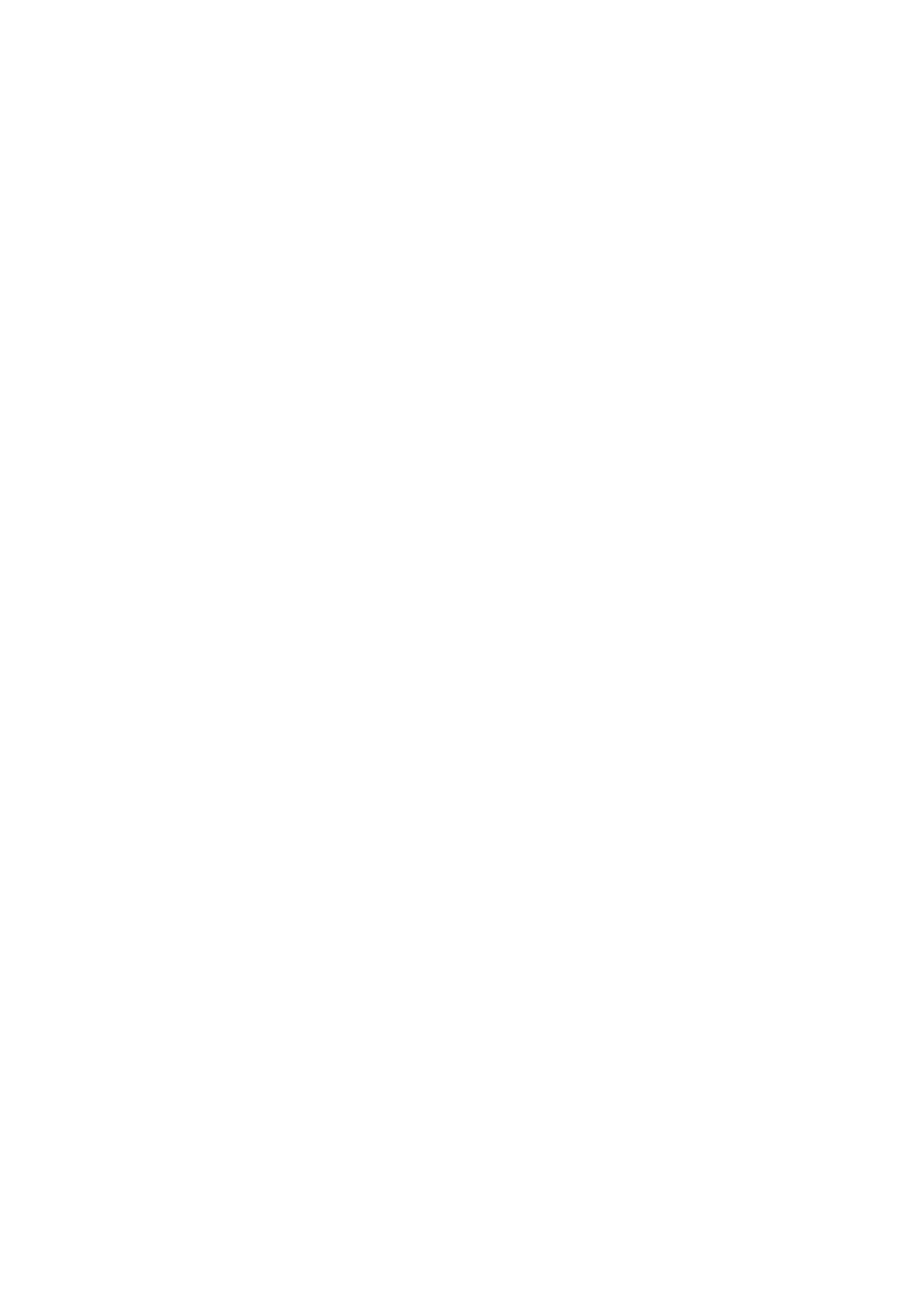

# **Associations Incorporation Regulation 1991**

made under the

**[Associations Incorporation Act 1991](http://www.legislation.act.gov.au/a/1991-46)**

R10 18/06/13

Ī

Associations Incorporation Regulation 1991 Effective: 18/06/13-15/11/17

page 1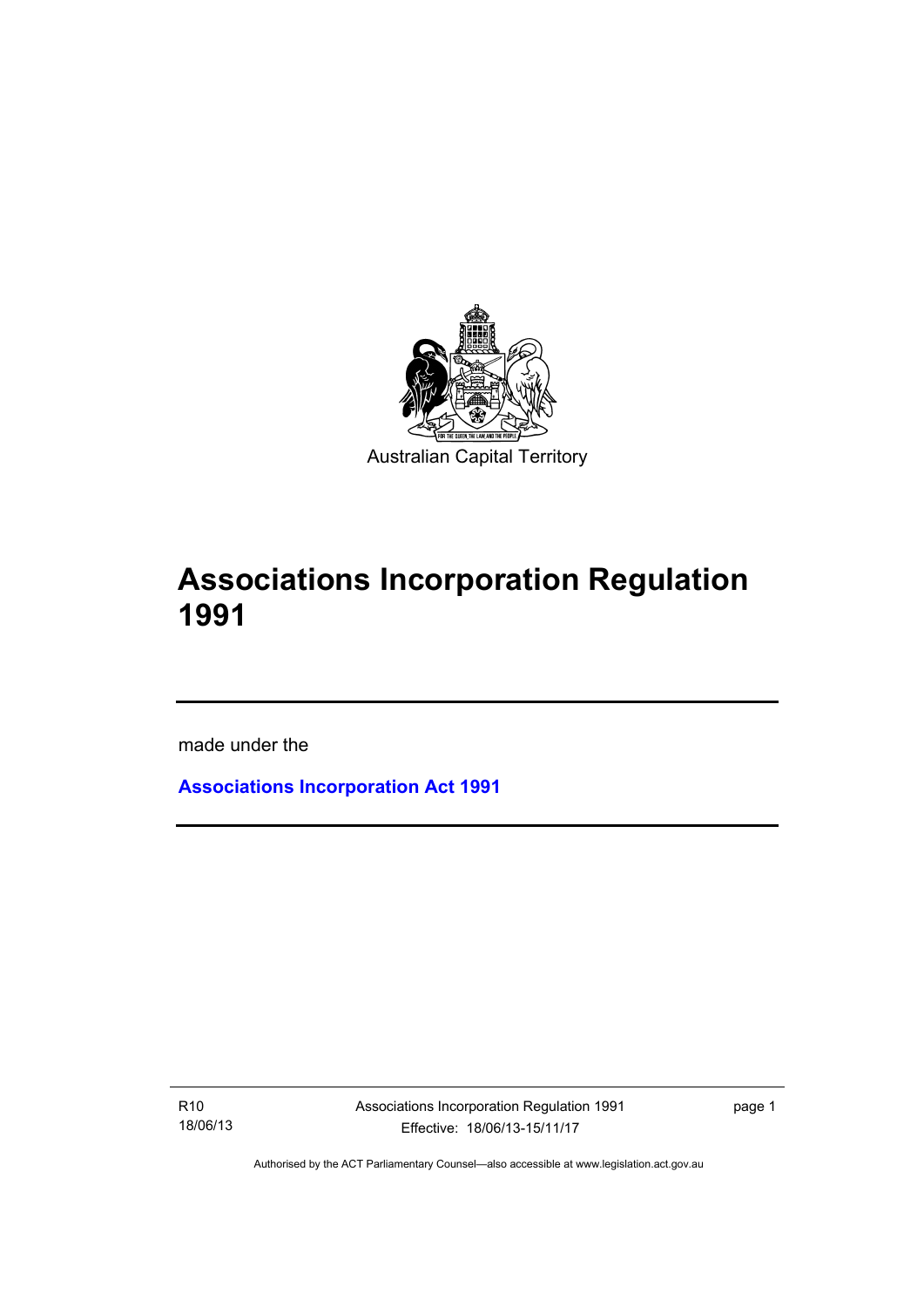#### Part 1 **Preliminary**

Section 1

# <span id="page-7-0"></span>**Part 1** Preliminary

# <span id="page-7-1"></span>**1 Name of regulation**

This regulation is the *Associations Incorporation Regulation 1991*.

page 2 Associations Incorporation Regulation 1991 Effective: 18/06/13-15/11/17

R10 18/06/13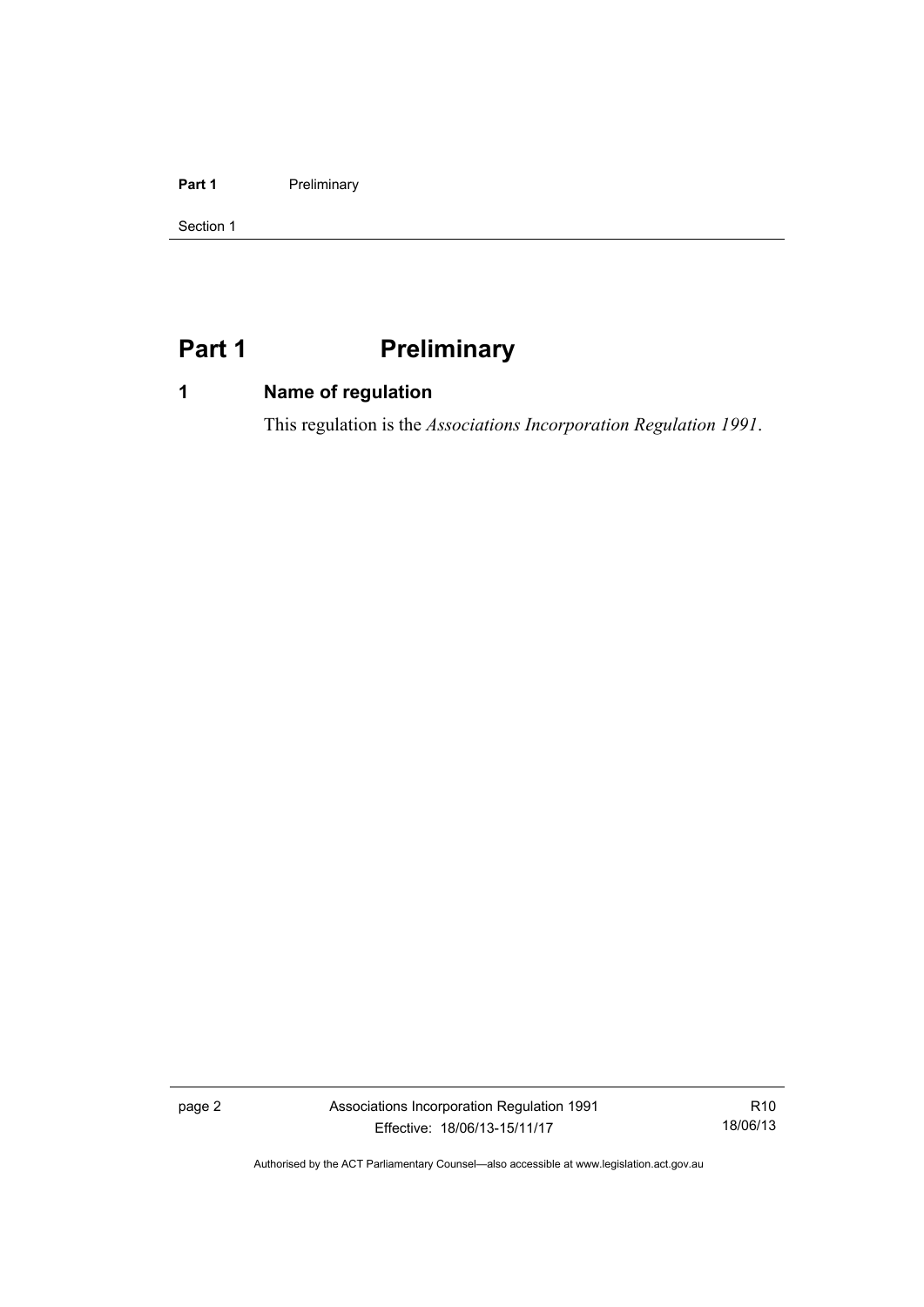# <span id="page-8-0"></span>**Part 2 Information for completion of forms and other documents**

### <span id="page-8-1"></span>**3 Particulars required by forms**

If an approved form requires—

- (a) the giving of a document; or
- (b) the giving of information—
	- (i) by completing the form in a specified way; or
	- (ii) by supplying or completing another document;

that document or information is taken to be the document or information required for the provision of the Act for which the relevant form has been approved by the registrar-general.

#### <span id="page-8-2"></span>**4 General requirements for documents**

Unless the registrar-general otherwise approves, a document submitted for lodgment with the registrar-general must—

- (a) be on paper of medium weight and good quality and of international sheet size A4; and
- (b) be clearly printed, written or otherwise produced in a way that is permanent and will make possible a reproduction by photographic means that is satisfactory to the registrar-general; and
- (c) not be a carbon copy, or a copy reproduced by any spirit duplication method; and
- (d) have margins of not less than 25mm on the left-hand side and not less than 13mm on the right-hand side; and
- (e) if it comprises 2 or more sheets—be fastened together securely in the top left-hand corner; and

page 3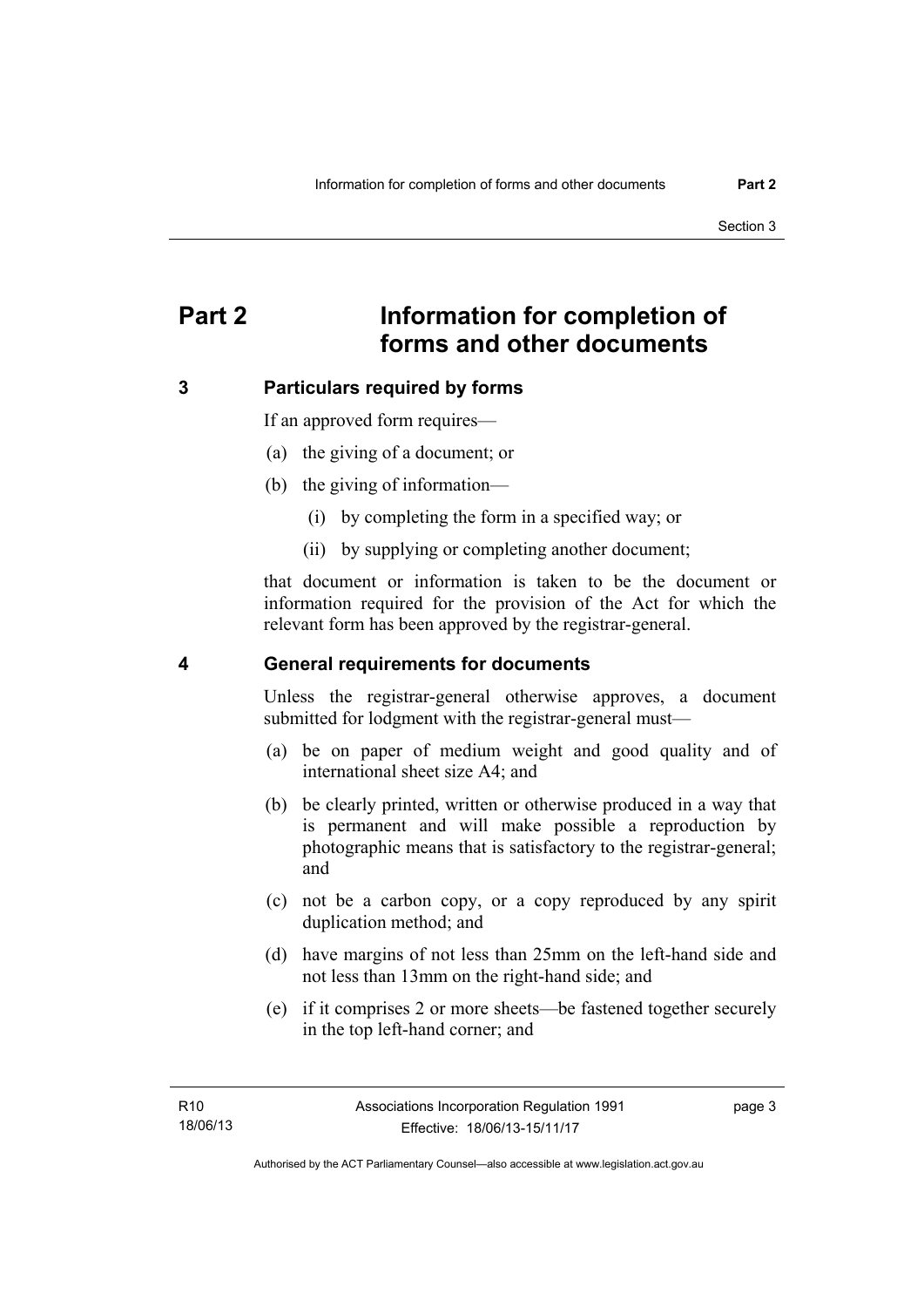- (f) specify on the first sheet of the document—
	- (i) the name of the association, proposed association or incorporated association; and
	- (ii) the registration number (if any) of the association to which the document relates; and
	- (iii) the title of the document; and
	- (iv) the name, address and telephone number of the person by whom, or on whose behalf, the document was submitted for lodgment; and
		- *Note* A person may ask the registrar-general to keep their address confidential (see [Act,](http://www.legislation.act.gov.au/a/1991-46/default.asp) s 13A (2)).
	- (v) the words 'lodged with the registrar-general'.

#### <span id="page-9-0"></span>**5 Annexures accompanying forms**

- (1) If the space provided for a particular purpose in an approved form is insufficient to contain all the required information in relation to a particular item, that information must be set out in a document annexed to the form.
- (2) An annexure to an approved form must have an identifying mark and be endorsed with the following words, appropriately completed and signed by each person signing the form to which the document is annexed:

This annexure of *(insert number of pages)* .......... page(s) is the annexure marked *(insert an identifying mark)* .......... referred to in the *(insert a description of the form)* .......... signed by *(insert* 'me' *or* 'us'*)* and dated *(insert the date of signing)* ..........

........................  *(Signature(s)*

(3) The pages in an annexure must be numbered consecutively.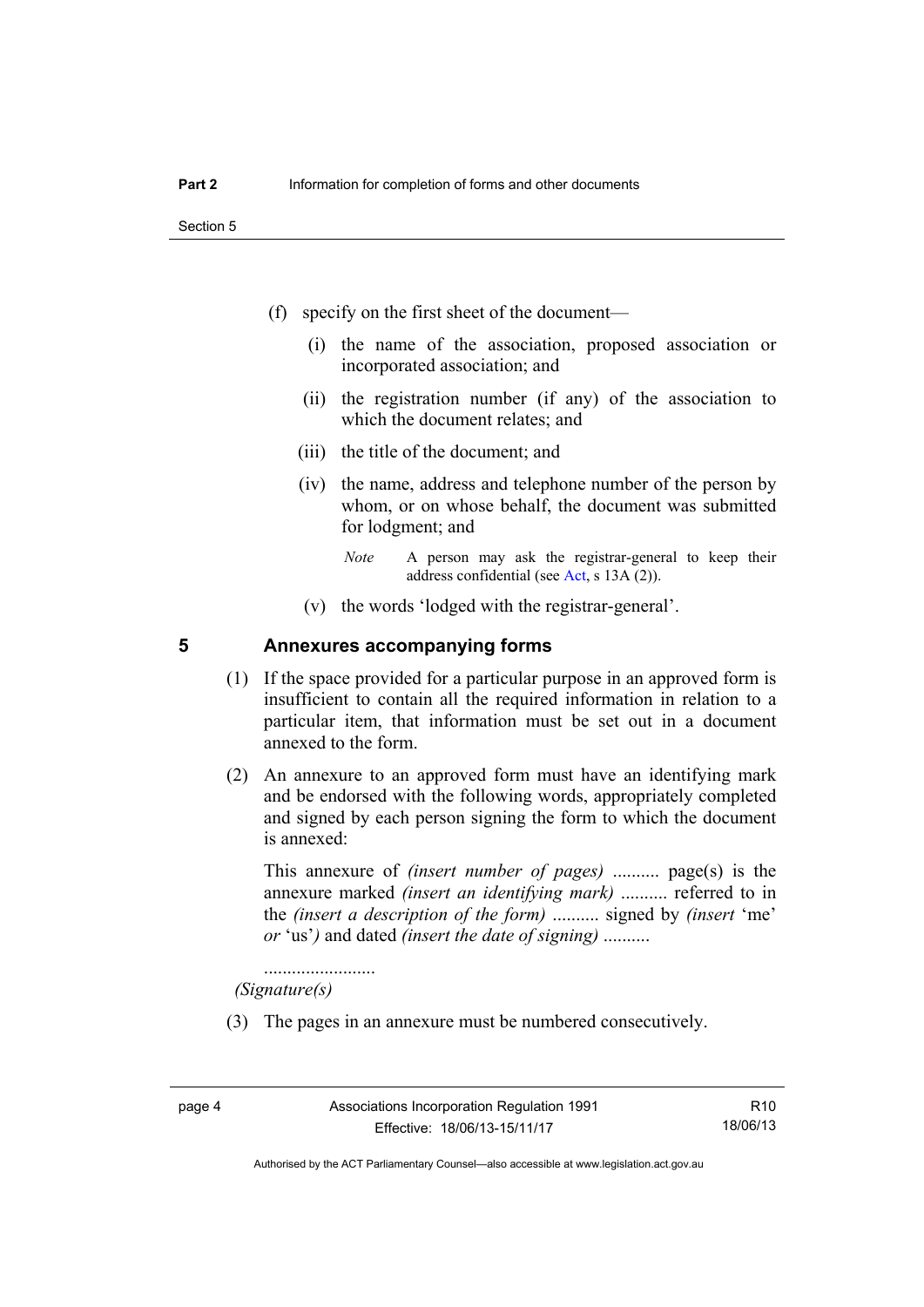- (4) If a document is annexed to an approved form, reference made in the form to the annexure must be by its identifying mark and the number of pages.
- (5) In this section, a reference to an *annexure* includes a reference to a document, copy of a document, or any other matter accompanying, attached to or annexed to an approved form.

# <span id="page-10-0"></span>**6 Signatures on documents**

- (1) Unless this regulation states otherwise, a document relating to an incorporated association that is required to be lodged by, or on behalf of, the association or lodged by the public officer of the association, must be signed by the public officer of the association or by a member of the committee of the association who has been authorised by the committee for the purpose.
- (2) The name of a person signing a document that is lodged with the registrar-general for the Act must be legibly written in block letters under or beside the signature of the person.

# <span id="page-10-1"></span>**7 Time for lodging documents**

If a document is required to be lodged with the registrar-general and a period of time within which the document is to be lodged is not provided for, the document must be lodged within 1 month, or within any further period the registrar-general allows, after the happening of the event to which the document relates.

### <span id="page-10-2"></span>**8 Affidavits and statements in writing**

- (1) An affidavit or written statement must be sworn or made on behalf of an association, by a member of the committee who has been authorised by the committee for that purpose or by the public officer of the association.
- (2) If an affidavit is sworn at a place outside the ACT, the affidavit is sufficient if it appears to be sworn in accordance with the requirements of the law of that place.

page 5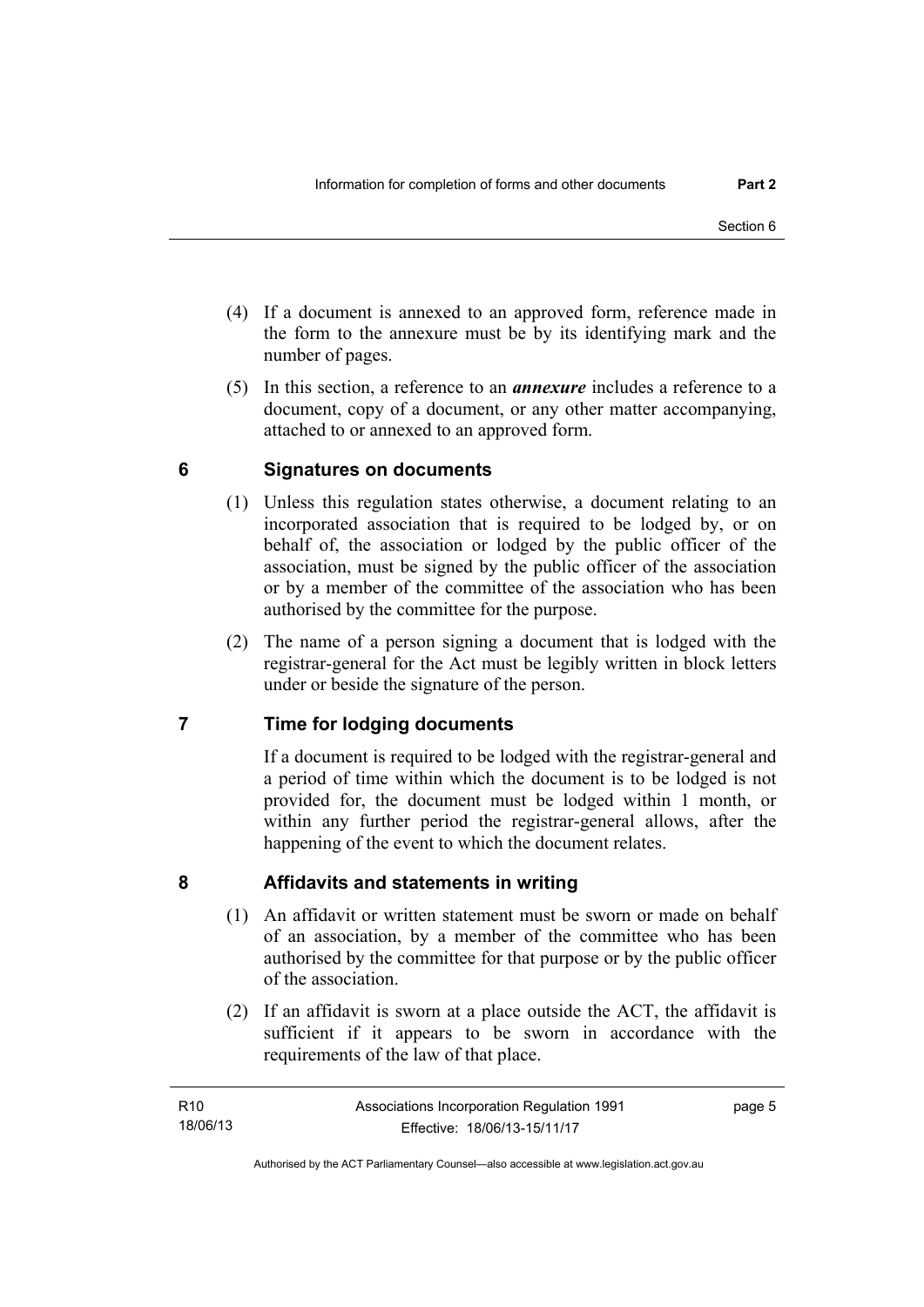#### <span id="page-11-0"></span>**9 Verification of a document**

For the [Act,](http://www.legislation.act.gov.au/a/1991-46/default.asp) section 127 (4), a document relating to an incorporated association that is to be verified must be verified by a written statement signed by—

- (a) a member of the committee of the association who has been authorised by the committee for that purpose or the public officer of the association, being a person who is resident in the ACT; or
- (b) its agent or, if its agent is an association, by a member of the committee of that association who has been authorised by that committee, being a person who is resident in the ACT.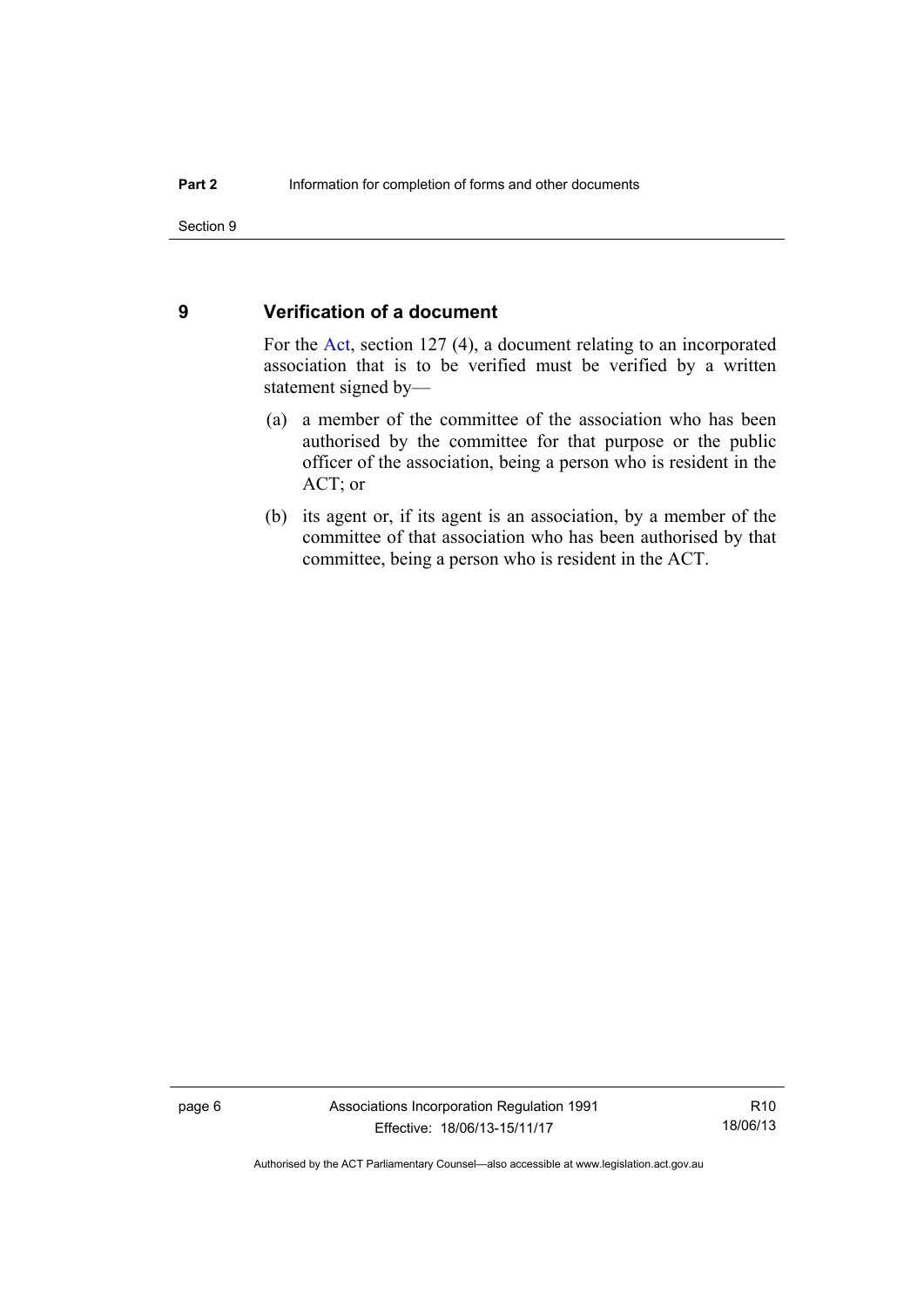# <span id="page-12-0"></span>**Part 3 Miscellaneous**

#### <span id="page-12-1"></span>**10 Register of members—particulars**

For the [Act,](http://www.legislation.act.gov.au/a/1991-46/default.asp) section 67 (1), the following particulars are prescribed for inclusion in the register of members:

- (a) the name of the incorporated association;
- (b) the name and address of each member of the association;
- (c) the date each member became a member of the association;
- (d) the date (if any) each member ceased to be a member of the association.

### <span id="page-12-2"></span>**11 Copies of documents required under Act, s 73**

For the [Act,](http://www.legislation.act.gov.au/a/1991-46/default.asp) section 73 (2), the prescribed number of copies is 100.

### <span id="page-12-3"></span>**12 Audit of accounts**

- (1) For the [Act,](http://www.legislation.act.gov.au/a/1991-46/default.asp) section 74 (3) (a), the prescribed amount is \$400 000.
- (2) For the [Act,](http://www.legislation.act.gov.au/a/1991-46/default.asp) section 74 (3) (b), the prescribed amount is \$400 000.
- (3) For the [Act,](http://www.legislation.act.gov.au/a/1991-46/default.asp) section 74 (3) (c), each of the following classes of associations is prescribed:
	- (a) associations having more than 1 000 members;
	- (b) associations holding a licence issued under the *[Liquor Act](http://www.legislation.act.gov.au/a/2010-35)  [2010](http://www.legislation.act.gov.au/a/2010-35)*.

### <span id="page-12-4"></span>**13 Prescribed associations for Act, s 76**

An incorporated association that has gross receipts exceeding \$1 000 000 for a financial year of that association is prescribed for the [Act](http://www.legislation.act.gov.au/a/1991-46/default.asp), section 76.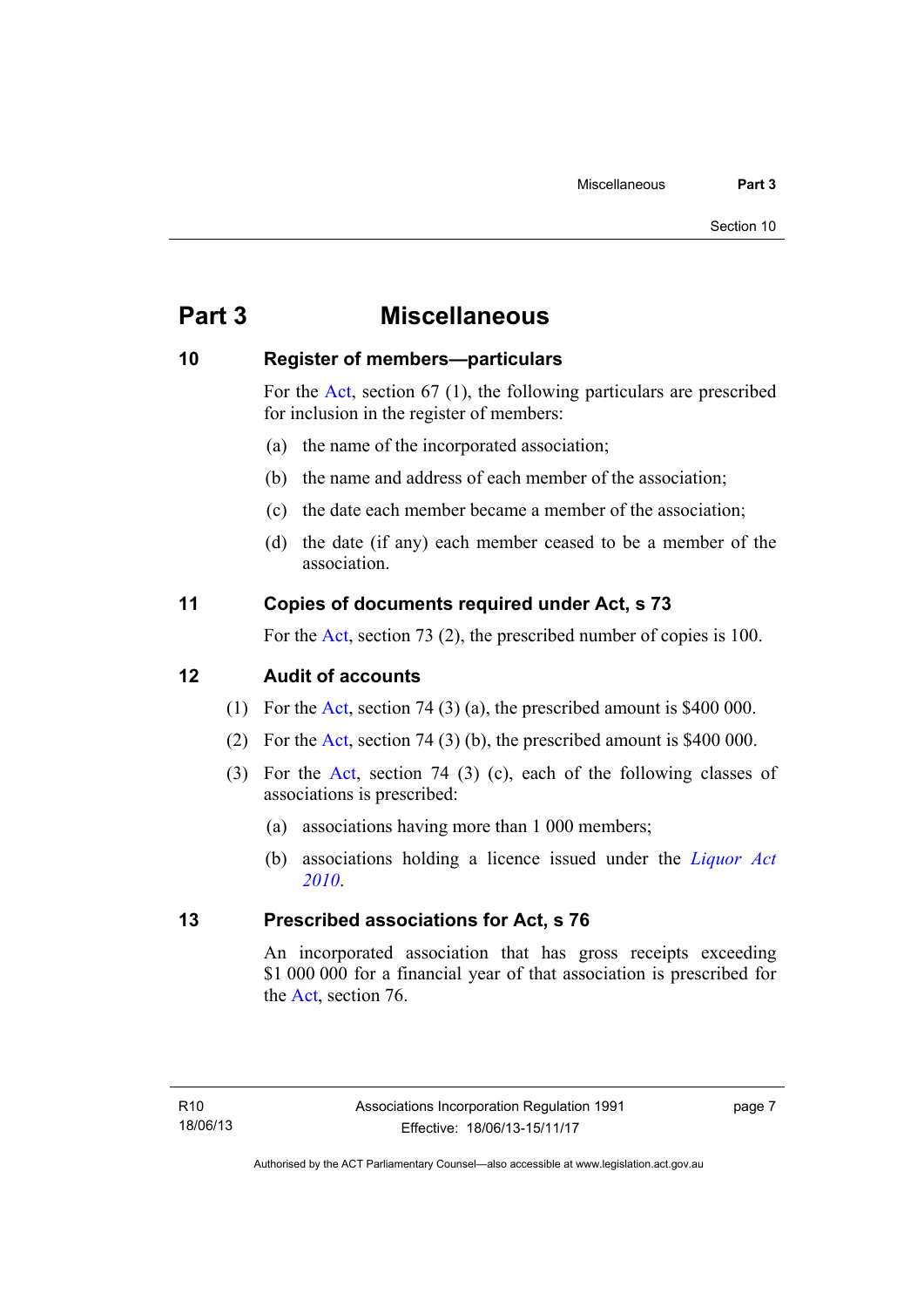#### **Part 3** Miscellaneous

#### <span id="page-13-0"></span>**14 Rate of commission**

For the [Act,](http://www.legislation.act.gov.au/a/1991-46/default.asp) section 95 (3), the commission payable is an amount calculated at the rate of 5%.

#### <span id="page-13-1"></span>**15 Model rules**

For the [Act,](http://www.legislation.act.gov.au/a/1991-46/default.asp) section 127 (2) (a), the provisions set out in schedule 1 are prescribed as model rules for the Act.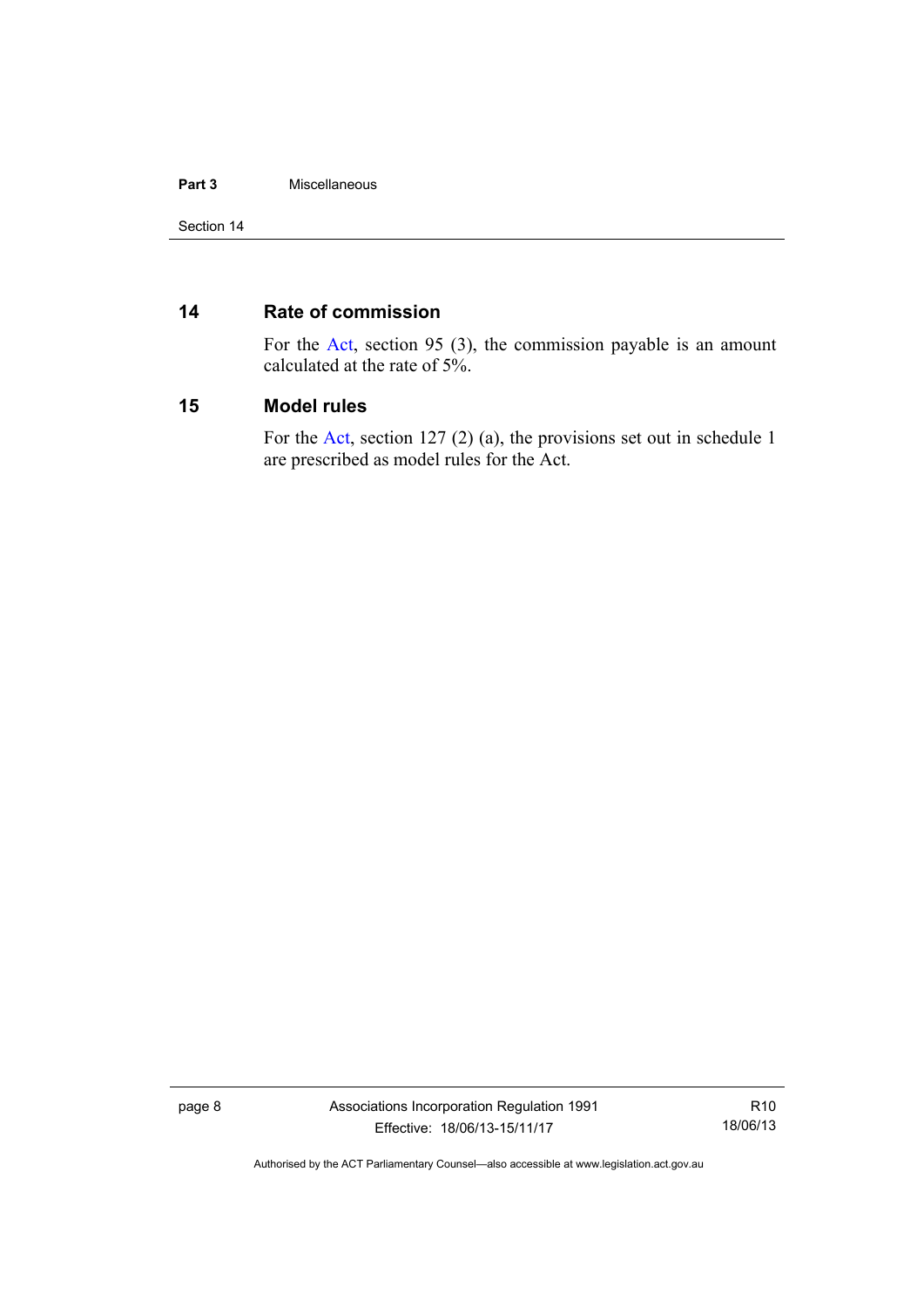page 9

# <span id="page-14-0"></span>**Schedule 1 Model rules**

(see s 15)

# **Contents**

|                 |                                                    | Page              |
|-----------------|----------------------------------------------------|-------------------|
| <b>Part 1.1</b> | Preliminary                                        |                   |
| 1               | Definitions for model rules                        | 11                |
| 1A              | Application of Legislation Act 2001                | 11                |
| <b>Part 1.2</b> | <b>Membership</b>                                  |                   |
| 2               | Membership qualifications                          | $12 \overline{ }$ |
| 3               | Nomination for membership                          | 12                |
| 4               | Membership entitlements not transferable           | 13                |
| 5               | Cessation of membership                            | 13                |
| 6               | Resignation of membership                          | 13                |
| $\overline{7}$  | Fee, subscriptions etc                             | 14                |
| 8               | Members' liabilities                               | 14                |
| 9               | Disciplining of members                            | 14                |
| 10              | Right of appeal of disciplined member              | 16                |
| <b>Part 1.3</b> | Committee                                          |                   |
| 11              | Powers of committee                                | 18                |
| 12 <sup>2</sup> | Constitution and membership                        | 18                |
| 13              | Election of committee members                      | 19                |
| 14              | Secretary                                          | 20                |
| 15              | Treasurer                                          | 20                |
| 16              | Vacancies                                          | 20                |
| 17              | Removal of committee members                       | 21                |
| 18              | Committee meetings and quorum                      | 21                |
| 19              | Delegation by committee to subcommittee            | 22                |
| 20              | Voting and decisions                               | 23                |
| <b>Part 1.4</b> | <b>General meetings</b>                            |                   |
| 21              | Annual general meetings-holding of                 | 24                |
| 22              | Annual general meetings—calling of and business at | 24                |
| 23              | General meetings-calling of                        | 25                |
| 24              | <b>Notice</b>                                      | 26                |

| R10      | Associations Incorporation Regulation 1991 |  |
|----------|--------------------------------------------|--|
| 18/06/13 | Effective: 18/06/13-15/11/17               |  |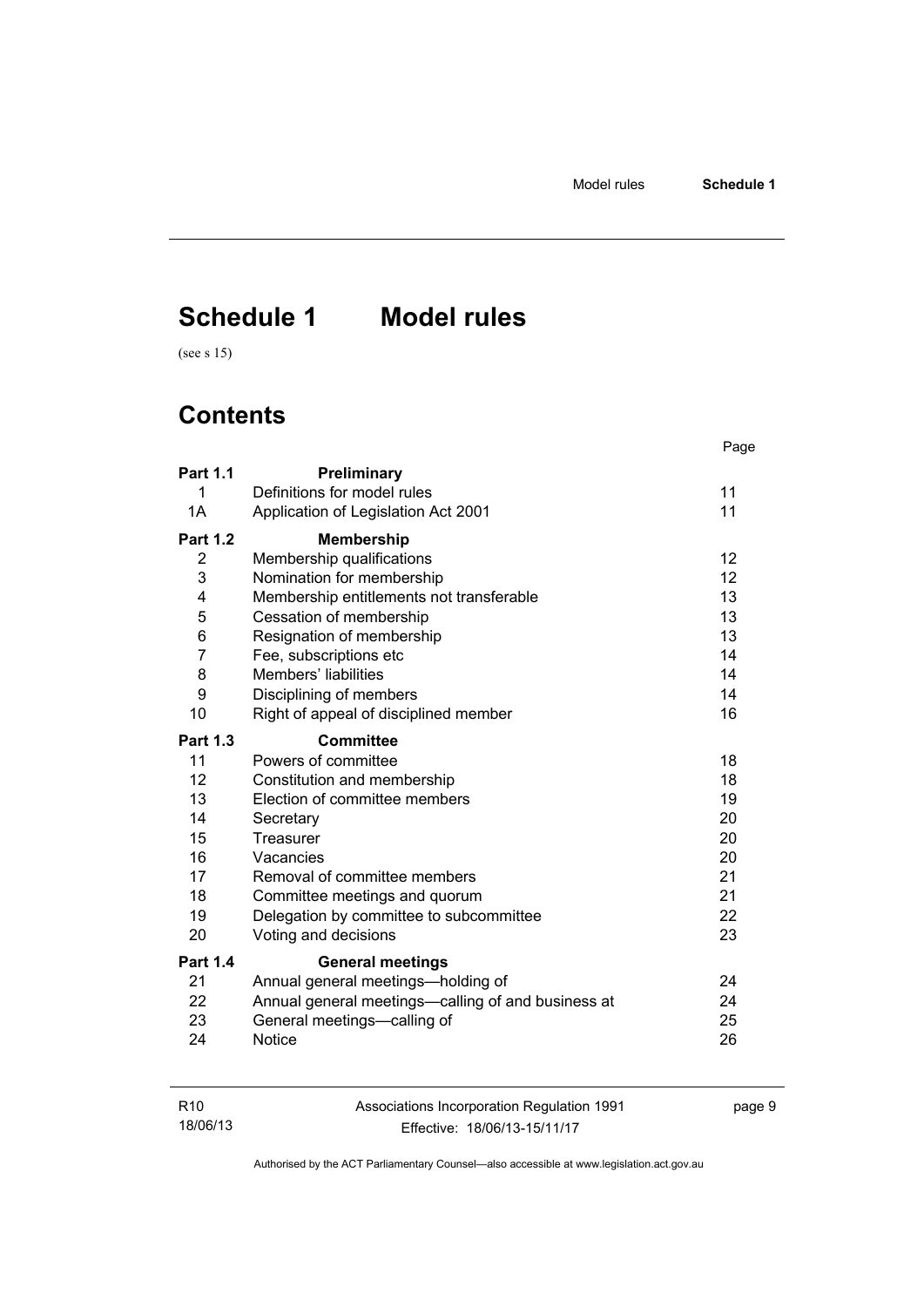| 25                | General meetings-procedure and quorum | 26 |
|-------------------|---------------------------------------|----|
| 26                | Presiding member                      | 27 |
| 27                | Adjournment                           | 27 |
| 28                | Making of decisions                   | 28 |
| 29                | Voting                                | 28 |
| 30                | Appointment of proxies                | 29 |
| <b>Part 1.5</b>   | <b>Miscellaneous</b>                  |    |
| 31                | Funds-source                          | 30 |
| 32                | Funds—management                      | 30 |
| 33                | Alteration of objects and rules       | 30 |
| 34                | Common seal                           | 30 |
| 35                | Custody of books                      | 31 |
| 36                | Inspection of books                   | 31 |
| 37                | Service of notice                     | 31 |
| 38                | Surplus property                      | 31 |
| <b>Appendix 1</b> |                                       | 33 |
| <b>Appendix 2</b> |                                       | 34 |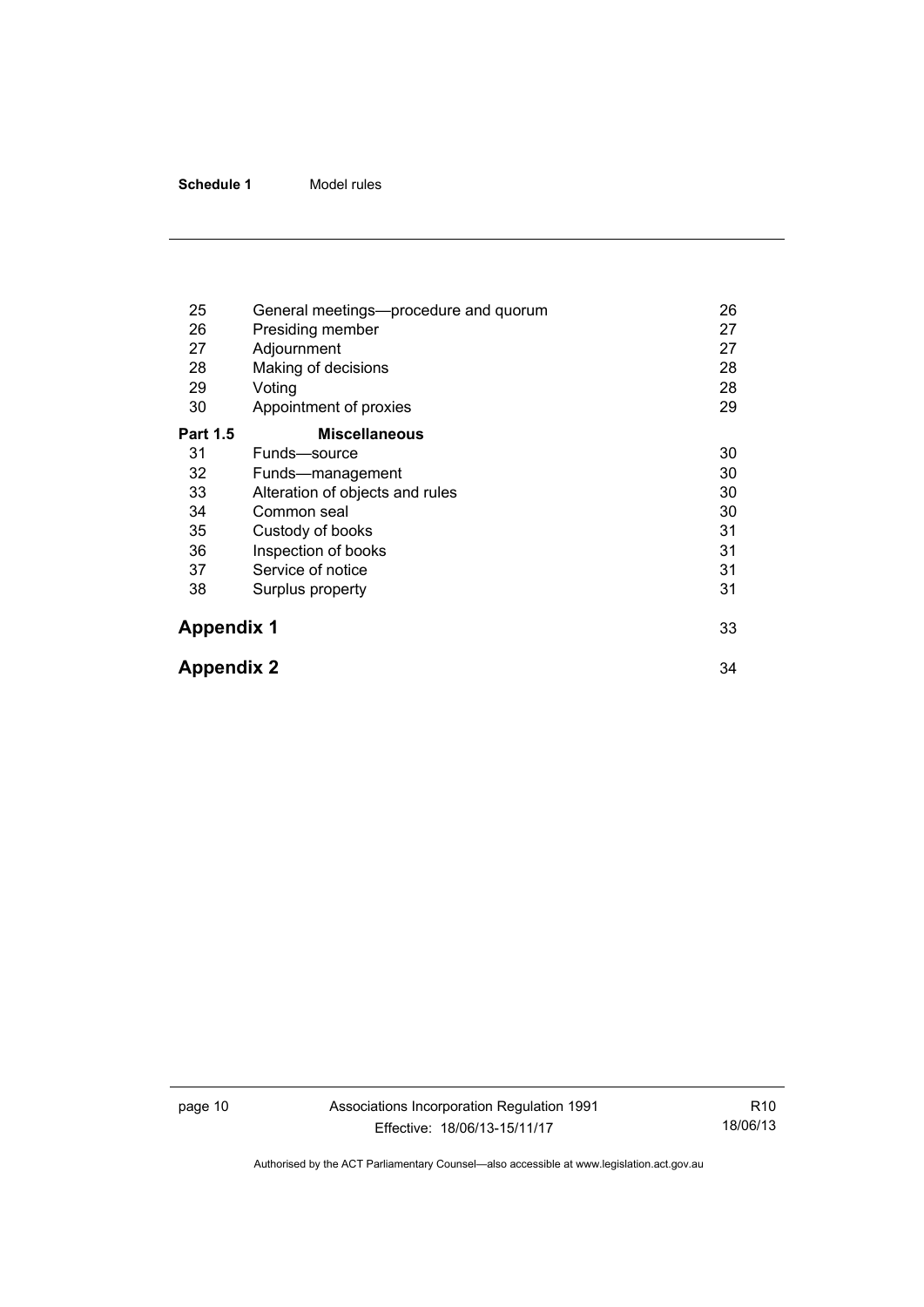# <span id="page-16-0"></span>**Part 1.1** Preliminary

# <span id="page-16-1"></span>**1 Definitions for model rules**

In these rules:

*Note* A definition applies except so far as the contrary intention appears (see [Legislation Act,](http://www.legislation.act.gov.au/a/2001-14) s 155).

*financial year* means the year ending on 30 June.

*member* means a member, however described, of the association.

*ordinary committee member* means a member of the committee who is not an office-bearer of the association as mentioned in section 12 (1) (a).

*secretary* means the person holding office under these rules as secretary of the association or, if no such person holds that office, the public officer of the association.

*the Act* means the *[Associations Incorporation Act 1991](http://www.legislation.act.gov.au/a/1991-46)*.

*the regulation* means the *Associations Incorporation Regulation 1991*.

# <span id="page-16-2"></span>**1A Application of Legislation Act 2001**

The *[Legislation Act 2001](http://www.legislation.act.gov.au/a/2001-14)* applies to these rules in the same way as it would if they were an instrument made under the Act.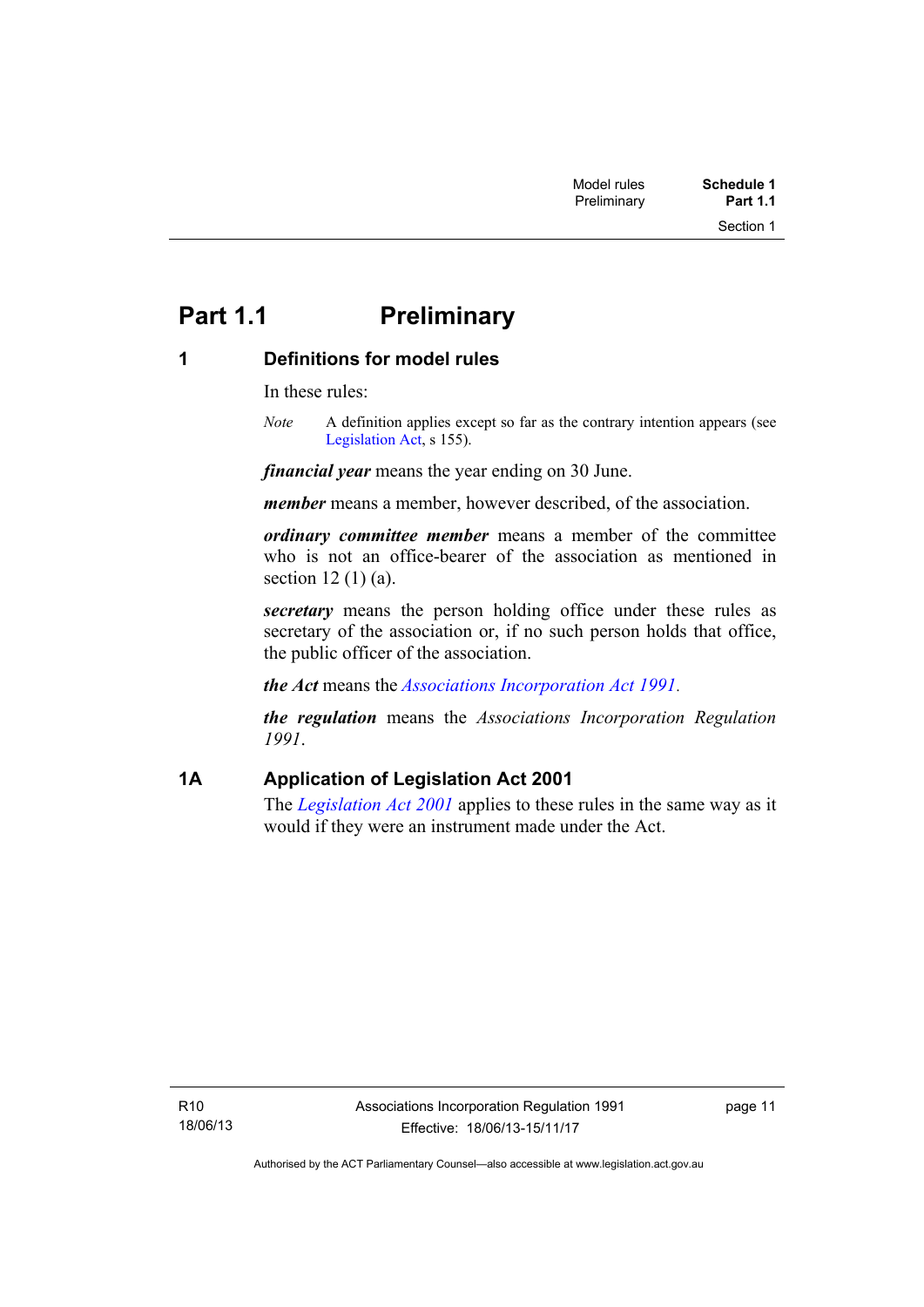| <b>Schedule 1</b> | Model rules |
|-------------------|-------------|
| <b>Part 1.2</b>   | Membership  |
| Section 2         |             |

# <span id="page-17-0"></span>**Part 1.2 Membership**

#### <span id="page-17-1"></span>**2 Membership qualifications**

A person is qualified to be a member if—

- (a) the person is a person mentioned in the [Act](http://www.legislation.act.gov.au/a/1991-46/default.asp), section 21 (2) (a) or (b) and has not ceased to be a member of the association at any time after incorporation of the association under the Act; or
- (b) the person—
	- (i) has been nominated for membership in accordance with section 3 (1); and
	- (ii) has been approved for membership of the association by the committee of the association.

#### <span id="page-17-2"></span>**3 Nomination for membership**

- (1) A nomination of a person for membership of the association—
	- (a) must be made by a member of the association in writing in the form set out in appendix 1; and
	- (b) must be lodged with the secretary of the association.
- (2) As soon as is practicable after receiving a nomination for membership, the secretary must refer the nomination to the committee which must decide whether to approve or to reject the nomination.
- (3) If the committee decides to approve a nomination for membership, the secretary must as soon as practicable after that decision notify the nominee of that approval and request the nominee to pay within 28 days after receipt of the notification the sum payable under these rules by a member as the entrance fee and the first year's annual subscription.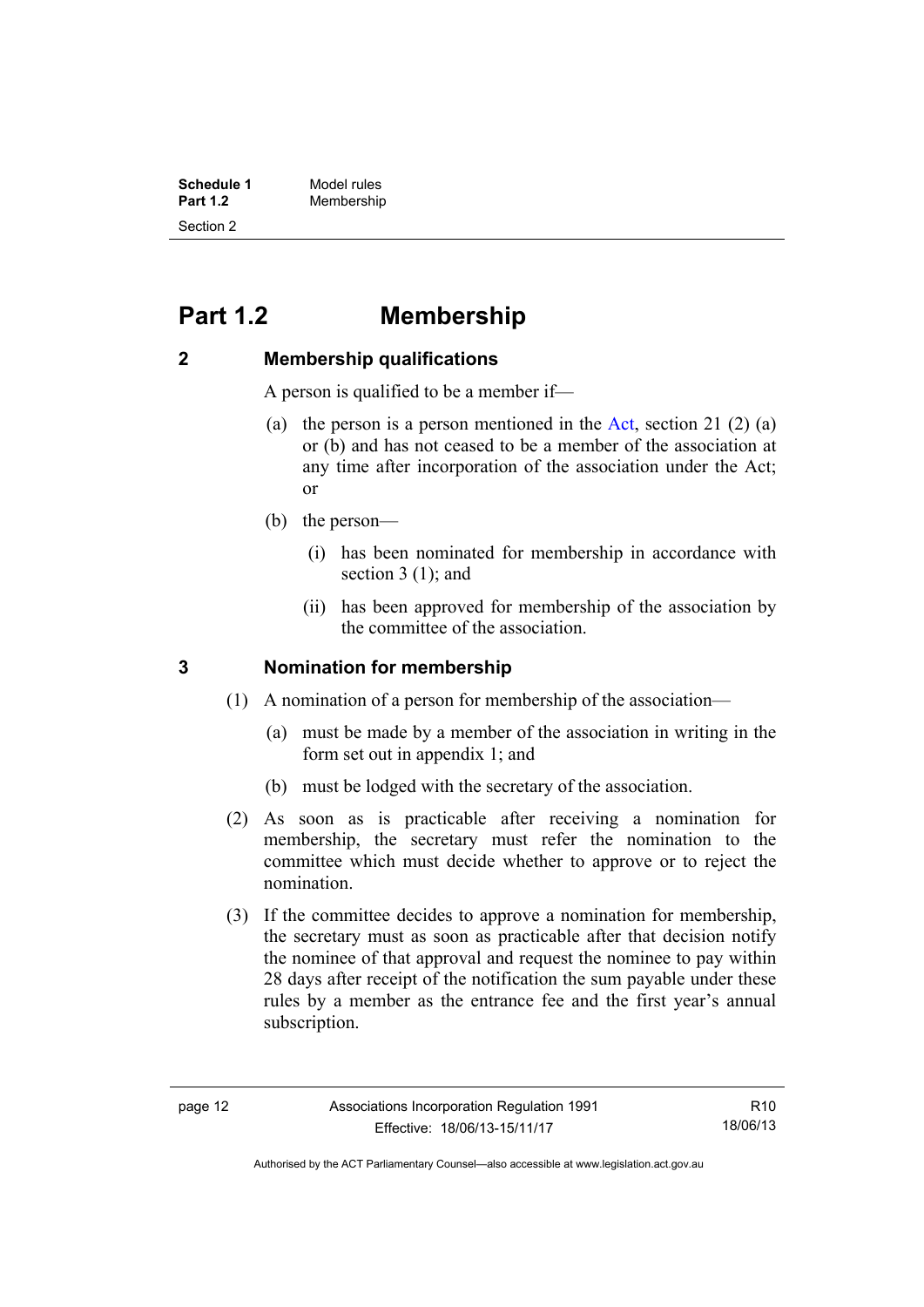| Schedule 1      | Model rules |
|-----------------|-------------|
| <b>Part 1.2</b> | Membership  |
| Section 4       |             |

 (4) The secretary must, on payment by the nominee of the amounts mentioned in subsection (3) within the period mentioned in that subsection, enter the nominee's name in the register of members and, on the name being so entered, the nominee becomes a member of the association.

#### <span id="page-18-0"></span>**4 Membership entitlements not transferable**

A right, privilege or obligation that a person has because of being a member of the association—

- (a) cannot be transferred or transmitted to another person; and
- (b) terminates on cessation of the person's membership.

### <span id="page-18-1"></span>**5 Cessation of membership**

A person ceases to be a member of the association if the person—

- (a) dies or, for a corporation, is wound up; or
- (b) resigns from membership of the association; or
- (c) is expelled from the association; or
- (d) fails to renew membership of the association.

# <span id="page-18-2"></span>**6 Resignation of membership**

- (1) A member is not entitled to resign from membership of the association except in accordance with this section.
- (2) A member who has paid all amounts payable by the member to the association may resign from membership of the association by first giving notice (of not less than 1 month or, if the committee has determined a shorter period, that shorter period) in writing to the secretary of the member's intention to resign and, at the end of the period of notice, the member ceases to be a member.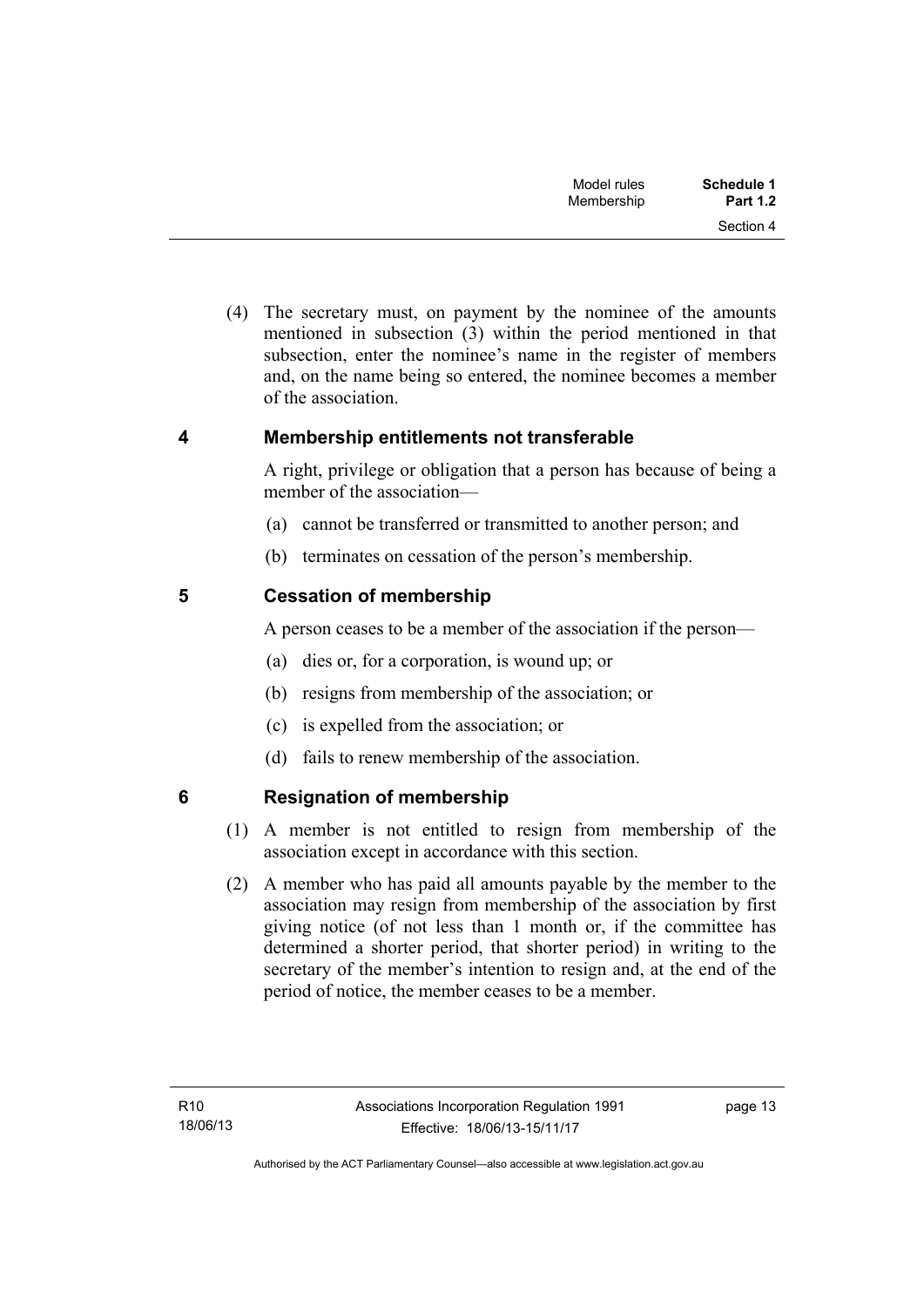| Schedule 1      | Model rules |
|-----------------|-------------|
| <b>Part 1.2</b> | Membership  |
| Section 7       |             |

 (3) If a person ceases to be a member, the secretary must make an appropriate entry in the register of members recording the date the member ceased to be a member.

#### <span id="page-19-0"></span>**7 Fee, subscriptions etc**

- (1) The entrance fee to the association is \$1 or, if any other amount has been determined by resolution of the committee, the other amount.
- (2) The annual membership fee of the association is \$2 or, if any other amount has been determined by resolution of the committee, that other amount.
- (3) The annual membership fee is payable—
	- (a) except as provided by paragraph (b)—before 1 July in each calendar year; or
	- (b) if a person becomes a member on or after 1 July in any calendar year—before 1 July in each succeeding calendar year.

#### <span id="page-19-1"></span>**8 Members' liabilities**

The liability of a member to contribute towards the payment of the debts and liabilities of the association or the costs, charges and expenses of the winding up of the association is limited to the amount (if any) unpaid by the member in relation to membership of the association as required by section 7.

### <span id="page-19-2"></span>**9 Disciplining of members**

- (1) If the committee is of the opinion that a member—
	- (a) has persistently refused or neglected to comply with a provision of these rules; or
	- (b) has persistently and wilfully acted in a manner prejudicial to the interests of the association;

the committee may, by resolution—

Authorised by the ACT Parliamentary Counsel—also accessible at www.legislation.act.gov.au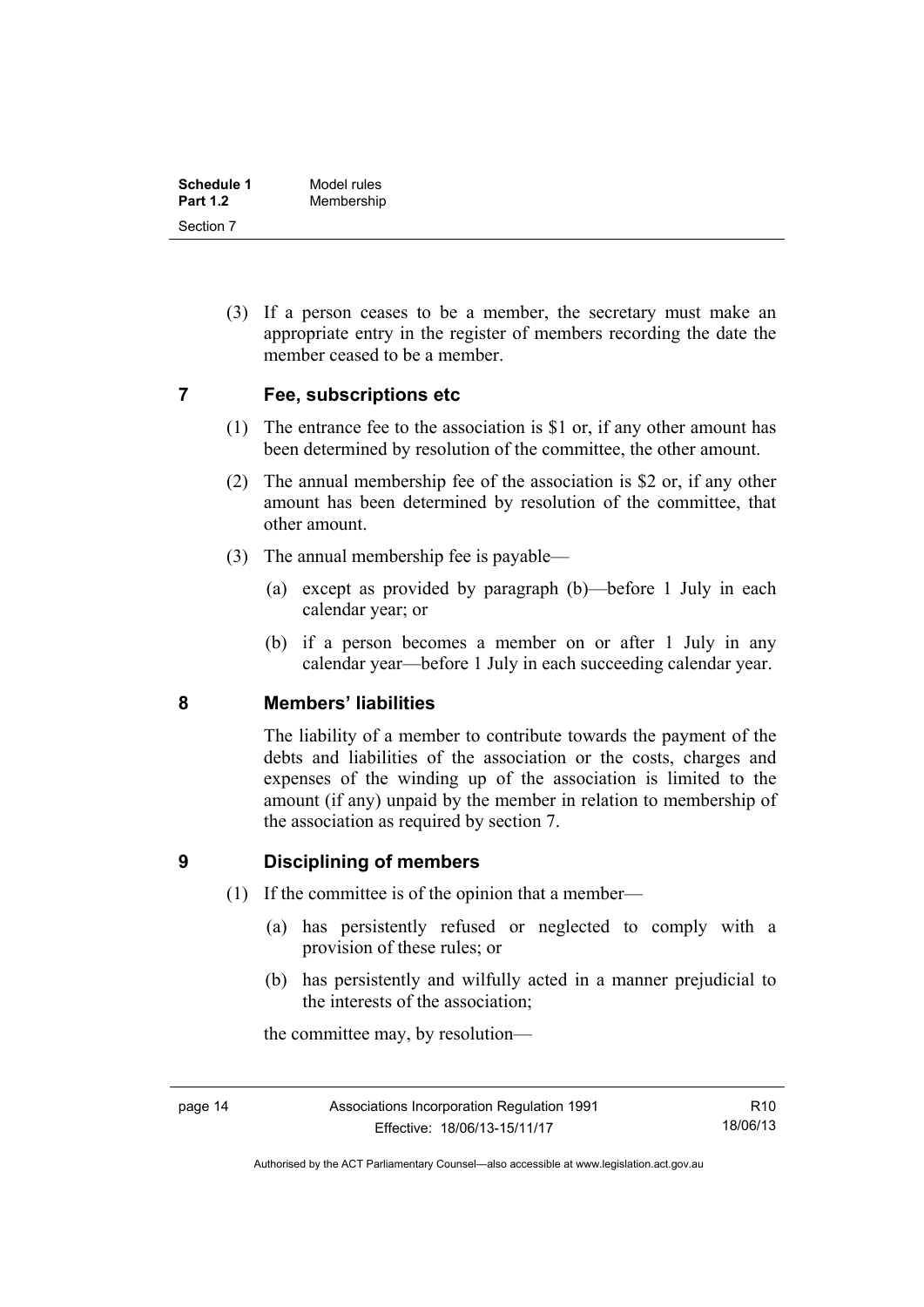Section 9

- (c) expel the member from the association; or
- (d) suspend the member from the rights and privileges of membership of the association that the committee may decide for a specified period.
- (2) A resolution of the committee under subsection (1) is of no effect unless the committee, at a meeting held not earlier than 14 days and not later than 28 days after service on the member of a notice under subsection (3), confirms the resolution in accordance with this section.
- (3) If the committee passes a resolution under subsection (1), the secretary must, as soon as practicable, serve a written notice on the member—
	- (a) setting out the resolution of the committee and the grounds on which it is based; and
	- (b) stating that the member may address the committee at a meeting to be held not earlier than 14 days and not later than 28 days after service of the notice; and
	- (c) stating the date, place and time of that meeting; and
	- (d) informing the member that the member may do either or both of the following:
		- (i) attend and speak at that meeting;
		- (ii) submit to the committee at or before the date of that meeting written representations relating to the resolution.
- (4) Subject to the [Act](http://www.legislation.act.gov.au/a/1991-46/default.asp), section 50, at a meeting of the committee mentioned in subsection (2), the committee must—
	- (a) give to the member mentioned in subsection (1) an opportunity to make oral representations; and
	- (b) give due consideration to any written representations submitted to the committee by that member at or before the meeting; and

page 15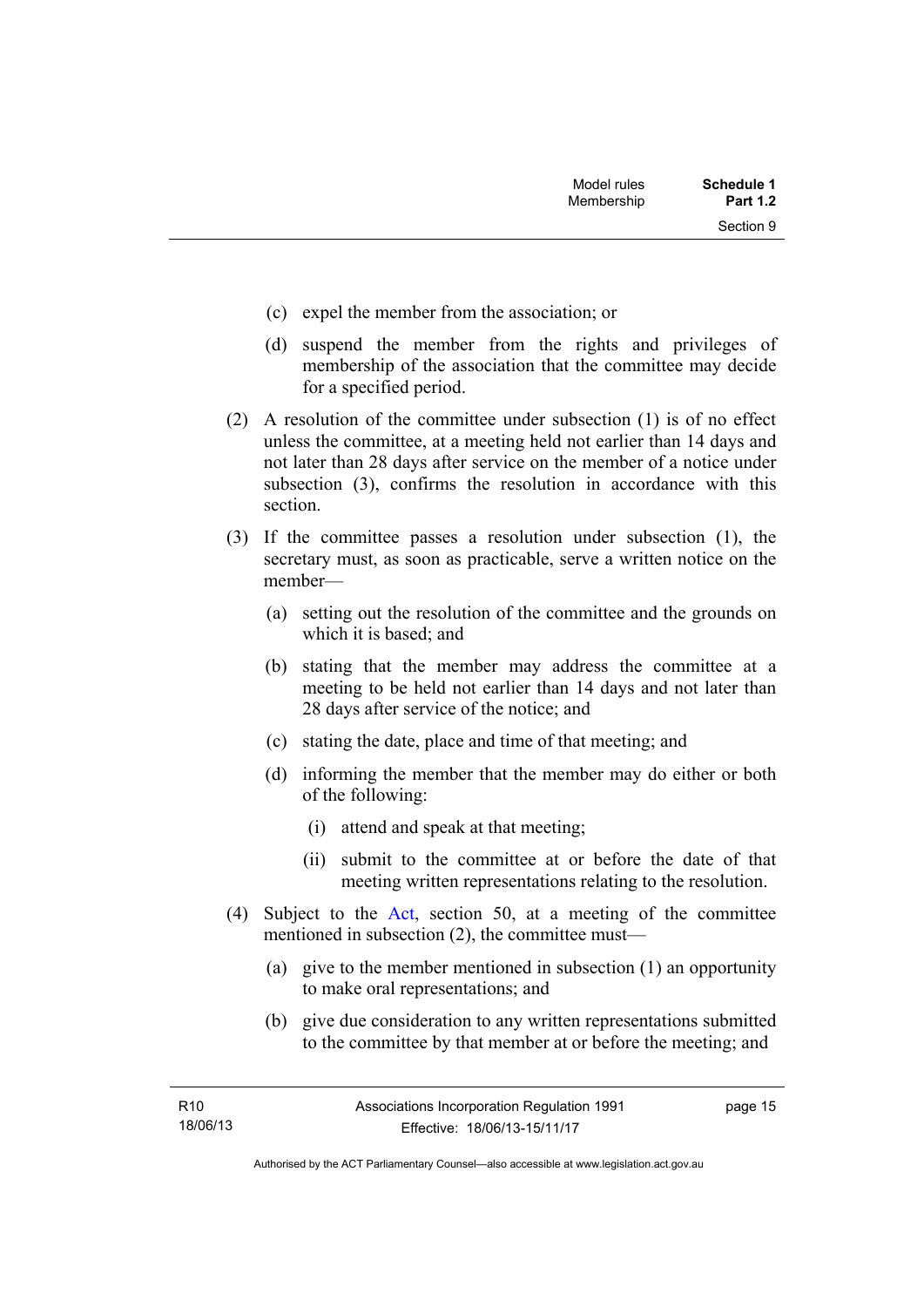| Schedule 1      | Model rules |
|-----------------|-------------|
| <b>Part 1.2</b> | Membership  |
| Section 10      |             |

- (c) by resolution decide whether to confirm or to revoke the resolution of the committee made under subsection (1).
- (5) If the committee confirms a resolution under subsection (4), the secretary must, within 7 days after that confirmation, by written notice inform the member of that confirmation and of the member's right of appeal under section 10.
- (6) A resolution confirmed by the committee under subsection (4) does not take effect—
	- (a) until the end of the period within which the member is entitled to appeal against the resolution if the member does not exercise the right of appeal within that period; or
	- (b) if within that period the member exercises the right of appeal—unless and until the association confirms the resolution in accordance with section 10 (4).

### <span id="page-21-0"></span>**10 Right of appeal of disciplined member**

- (1) A member may appeal to the association in general meeting against a resolution of the committee that is confirmed under section 9 (4), within 7 days after notice of the resolution is served on the member, by lodging with the secretary a notice to that effect.
- (2) On receipt of a notice under subsection (1), the secretary must notify the committee which must call a general meeting of the association to be held within 21 days after the date when the secretary received the notice or as soon as possible after that date.
- (3) Subject to the [Act](http://www.legislation.act.gov.au/a/1991-46/default.asp), section 50, at a general meeting of the association called under subsection (2)—
	- (a) no business other than the question of the appeal may be transacted; and
	- (b) the committee and the member must be given the opportunity to make representations in relation to the appeal orally or in writing, or both; and

Authorised by the ACT Parliamentary Counsel—also accessible at www.legislation.act.gov.au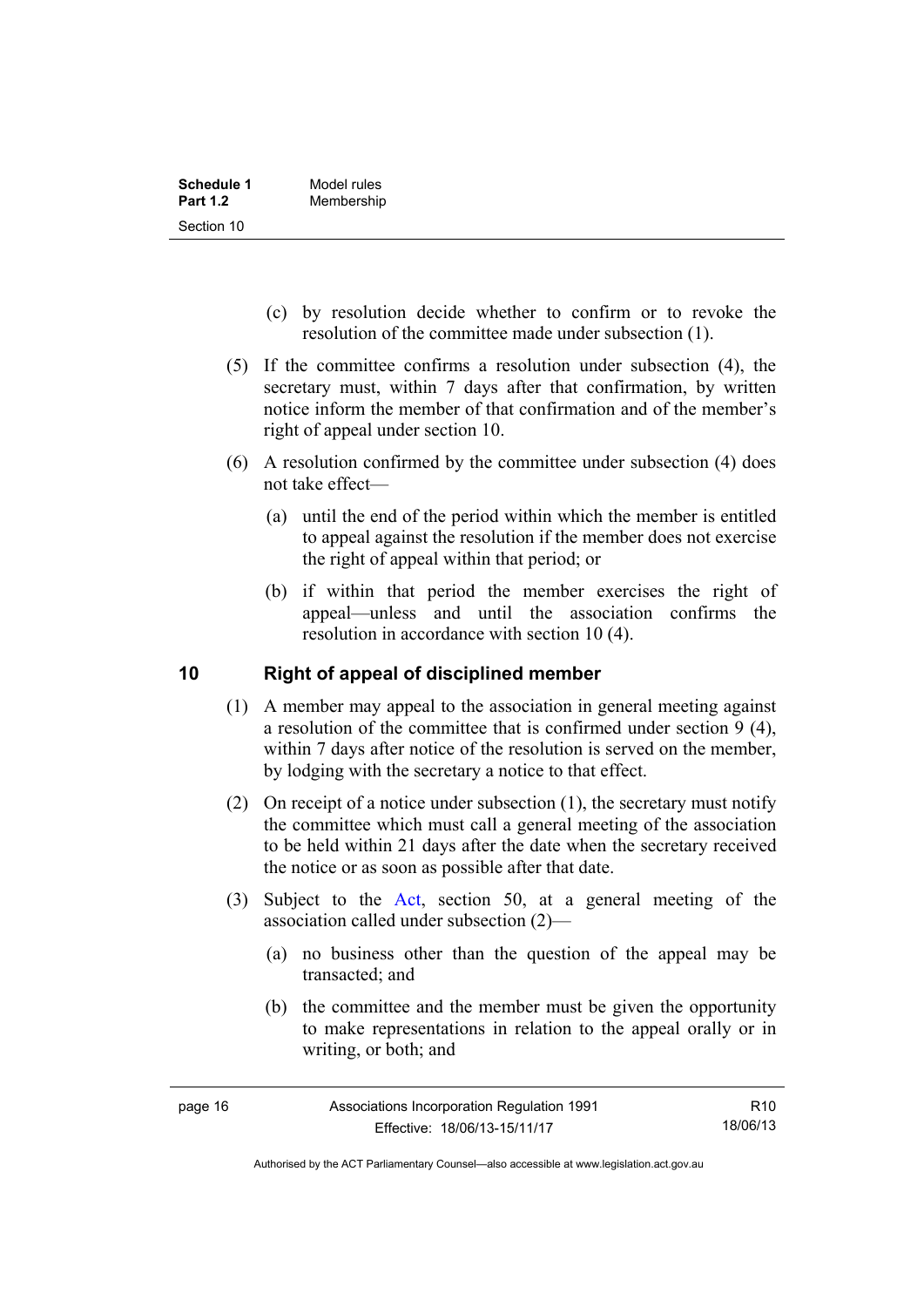| Model rules<br>Membership | Schedule 1<br><b>Part 1.2</b> |
|---------------------------|-------------------------------|
|                           | Section 10                    |

- (c) the members present must vote by secret ballot on the question of whether the resolution made under section 9 (4) should be confirmed or revoked.
- (4) If the meeting passes a special resolution in favour of the confirmation of the resolution made under section 9 (4), that resolution is confirmed.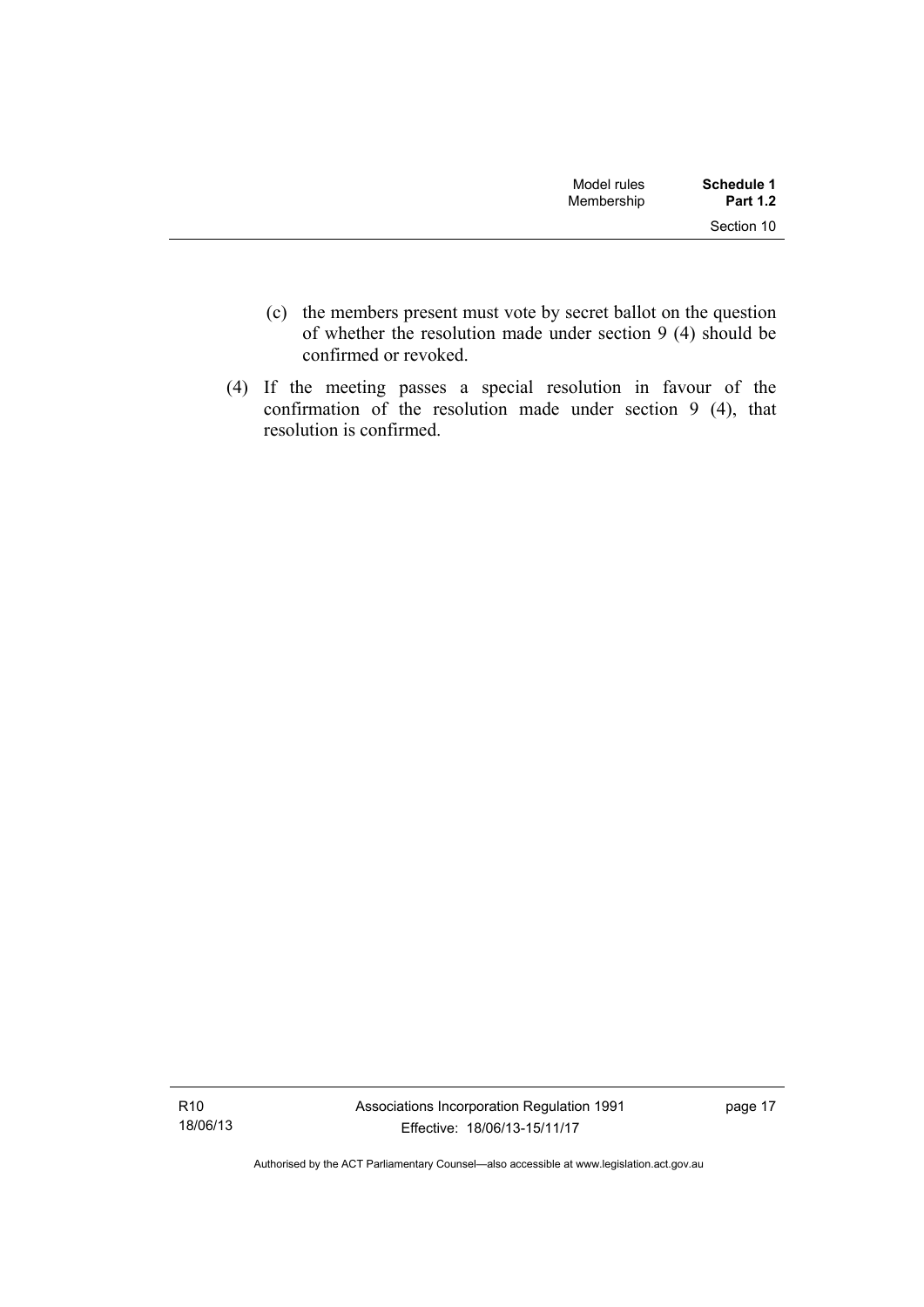| Schedule 1      | Model rules |
|-----------------|-------------|
| <b>Part 1.3</b> | Committee   |
| Section 11      |             |

# <span id="page-23-0"></span>**Part 1.3 Committee**

#### <span id="page-23-1"></span>**11 Powers of committee**

The committee, subject to the Act, the regulation, these rules, and to any resolution passed by the association in general meeting—

- (a) controls and manages the affairs of the association; and
- (b) may exercise all functions that may be exercised by the association other than those functions that are required by these rules to be exercised by the association in general meeting; and
- (c) has power to perform all acts and do all things that appear to the committee to be necessary or desirable for the proper management of the affairs of the association.

#### <span id="page-23-2"></span>**12 Constitution and membership**

- (1) The committee consists of—
	- (a) the office-bearers of the association; and
	- (b) 3 ordinary committee members;

each of whom must be elected under section 13 or appointed in accordance with subsection (4).

- (2) The office-bearers of the association are—
	- (a) the president; and
	- (b) the vice-president; and
	- (c) the treasurer; and
	- (d) the secretary.
- (3) Each member of the committee holds office, subject to these rules, until the conclusion of the annual general meeting following the date of the member's election, but is eligible for re-election.

R10 18/06/13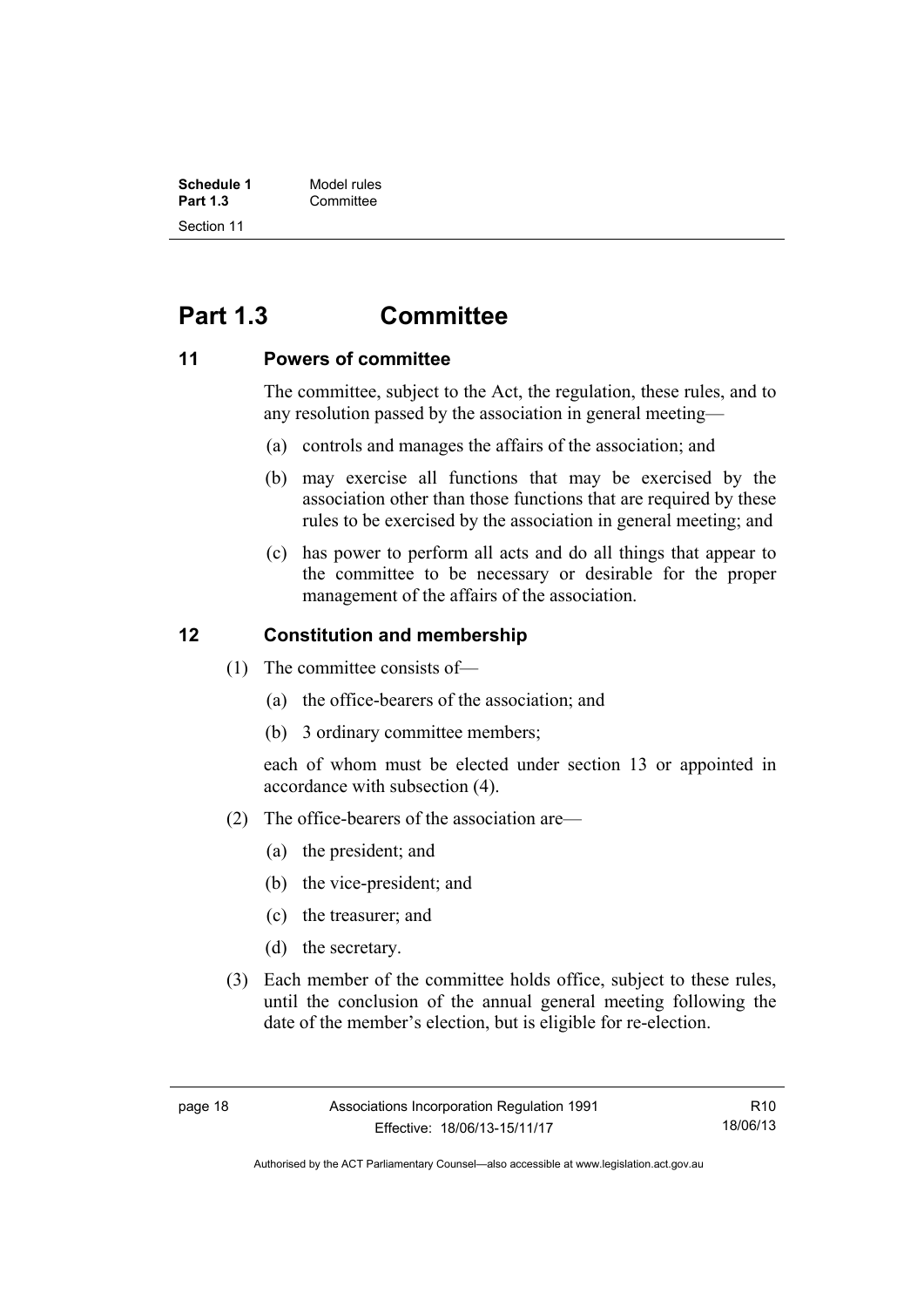| <b>Schedule 1</b><br><b>Part 1.3</b> | Model rules<br>Committee |  |
|--------------------------------------|--------------------------|--|
| Section 13                           |                          |  |

 (4) If there is a vacancy in the membership of the committee, the committee may appoint a member of the association to fill the vacancy and the member so appointed holds office, subject to these rules, until the conclusion of the next annual general meeting after the date of the appointment.

### <span id="page-24-0"></span>**13 Election of committee members**

- (1) Nominations of candidates for election as office-bearers of the association or as ordinary committee members—
	- (a) must be made in writing, signed by 2 members of the association and accompanied by the written consent of the candidate (which may be endorsed on the nomination form); and
	- (b) must be given to the secretary of the association not less than 7 days before the date fixed for the annual general meeting at which the election is to take place.
- (2) If insufficient nominations are received to fill all vacancies on the committee, the candidates nominated are taken to be elected and further nominations may be received at the annual general meeting.
- (3) If insufficient further nominations are received, any vacant positions remaining on the committee are taken to be vacancies.
- (4) If the number of nominations received is equal to the number of vacancies to be filled, the people nominated are taken to be elected.
- (5) If the number of nominations received exceeds the number of vacancies to be filled, a ballot must be held.
- (6) The ballot for the election of office-bearers and ordinary committee members must be conducted at the annual general meeting in the way the committee may direct.
- (7) A person is not eligible to simultaneously hold more than 1 position on the committee.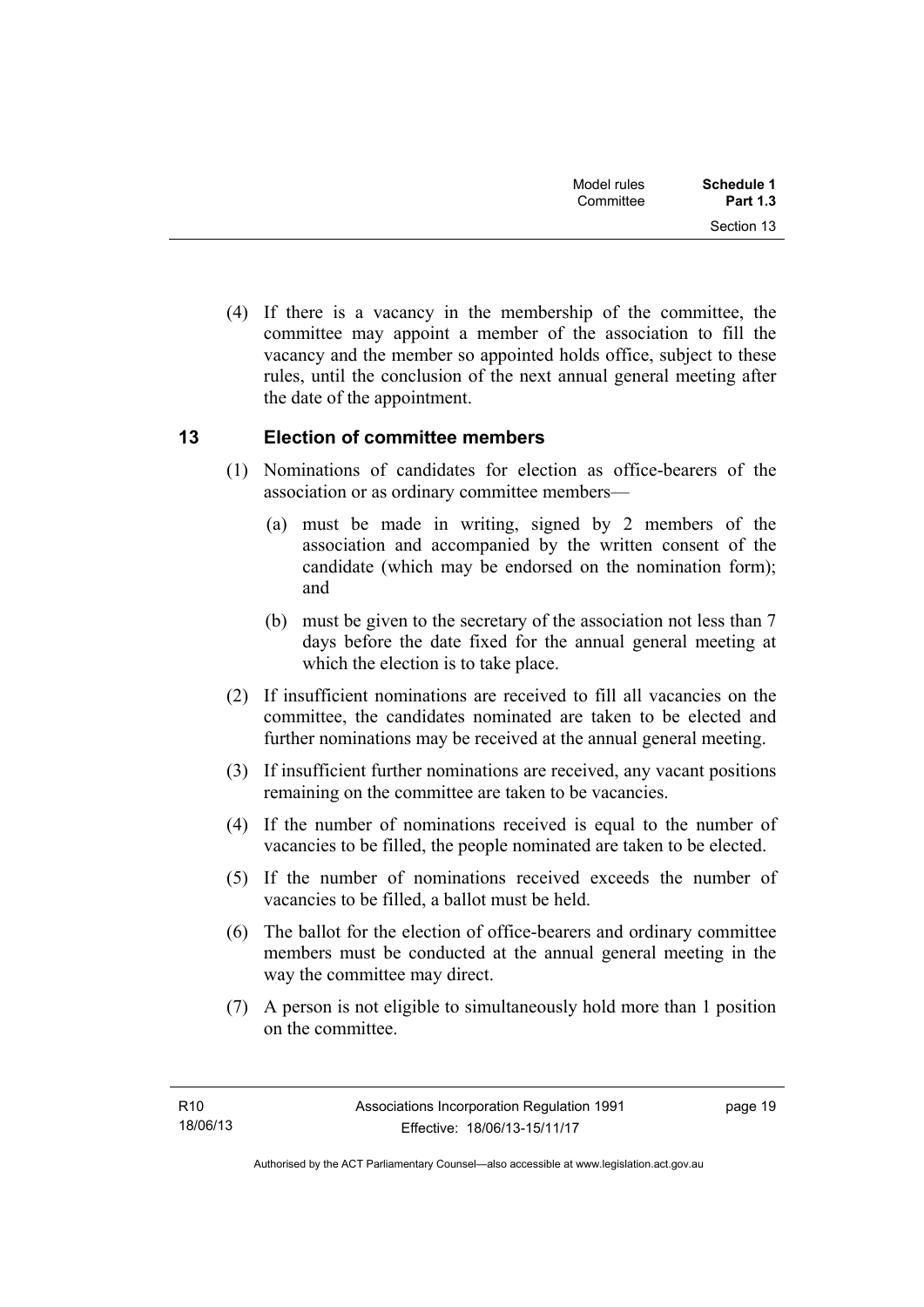| Schedule 1      | Model rules |
|-----------------|-------------|
| <b>Part 1.3</b> | Committee   |
| Section 14      |             |

#### <span id="page-25-0"></span>**14 Secretary**

- (1) The secretary of the association must, as soon as practicable after being appointed as secretary, notify the association of his or her address.
- (2) The secretary must keep minutes of—
	- (a) all elections and appointments of office-bearers and ordinary committee members; and
	- (b) the names of members of the committee present at a committee meeting or a general meeting; and
	- (c) all proceedings at committee meetings and general meetings.
- (3) Minutes of proceedings at a meeting must be signed by the person presiding at the meeting or by the person presiding at the next succeeding meeting.

#### <span id="page-25-1"></span>**15 Treasurer**

- (1) The treasurer of the association must—
	- (a) collect and receive all amounts owing to the association and make all payments authorised by the association; and
	- (b) keep correct accounts and books showing the financial affairs of the association with full details of all receipts and expenditure connected with the activities of the association.

#### <span id="page-25-2"></span>**16 Vacancies**

For these rules, a vacancy in the office of a member of the committee happens if the member—

- (a) dies; or
- (b) ceases to be a member of the association; or
- (c) resigns the office; or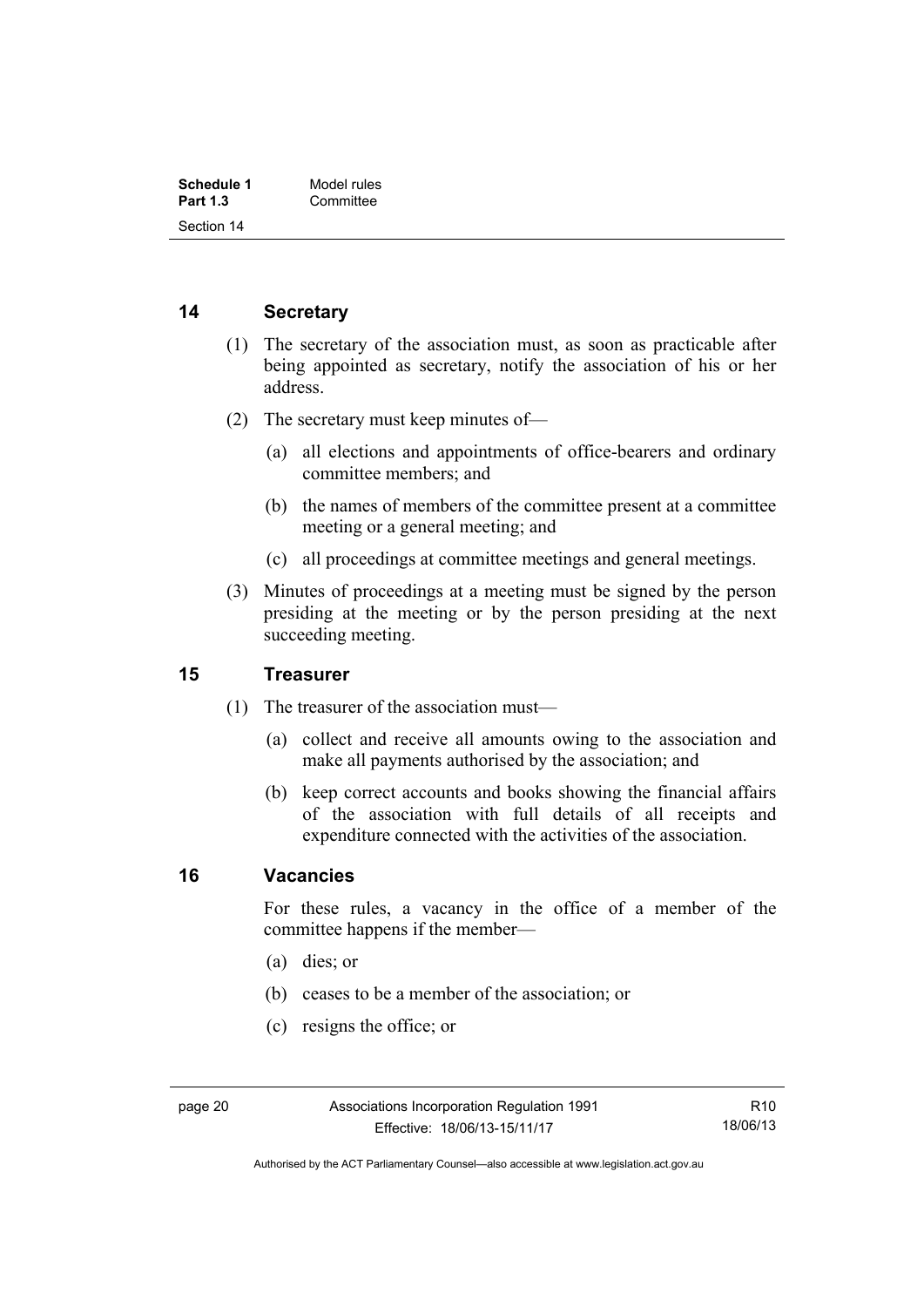| Schedule 1<br><b>Part 1.3</b> | Model rules<br>Committee |  |
|-------------------------------|--------------------------|--|
| Section 17                    |                          |  |

- (d) is removed from office under section 17 (Removal of committee members); or
- (e) becomes bankrupt or personally insolvent; or
- (f) suffers from mental or physical incapacity; or
- (g) is disqualified from office under the [Act](http://www.legislation.act.gov.au/a/1991-46/default.asp), section 63 (1); or
- (h) is subject to a disqualification order under the [Act](http://www.legislation.act.gov.au/a/1991-46/default.asp), section 63A; or
- (i) is absent without the consent of the committee from all meetings of the committee held during a period of 6 months.

### <span id="page-26-0"></span>**17 Removal of committee members**

The association in general meeting may by resolution, subject to the [Act](http://www.legislation.act.gov.au/a/1991-46/default.asp), section 50, remove any member of the committee from the office of member of the committee before the end of the member's term of office.

### <span id="page-26-1"></span>**18 Committee meetings and quorum**

- (1) The committee must meet at least 3 times in each calendar year at the place and time that the committee may decide.
- (2) Additional meetings of the committee may be called by any member of the committee.
- (3) Oral or written notice of a meeting of the committee must be given by the secretary to each member of the committee at least 48 hours (or any other period that may be unanimously agreed on by the members of the committee) before the time appointed for the holding of the meeting.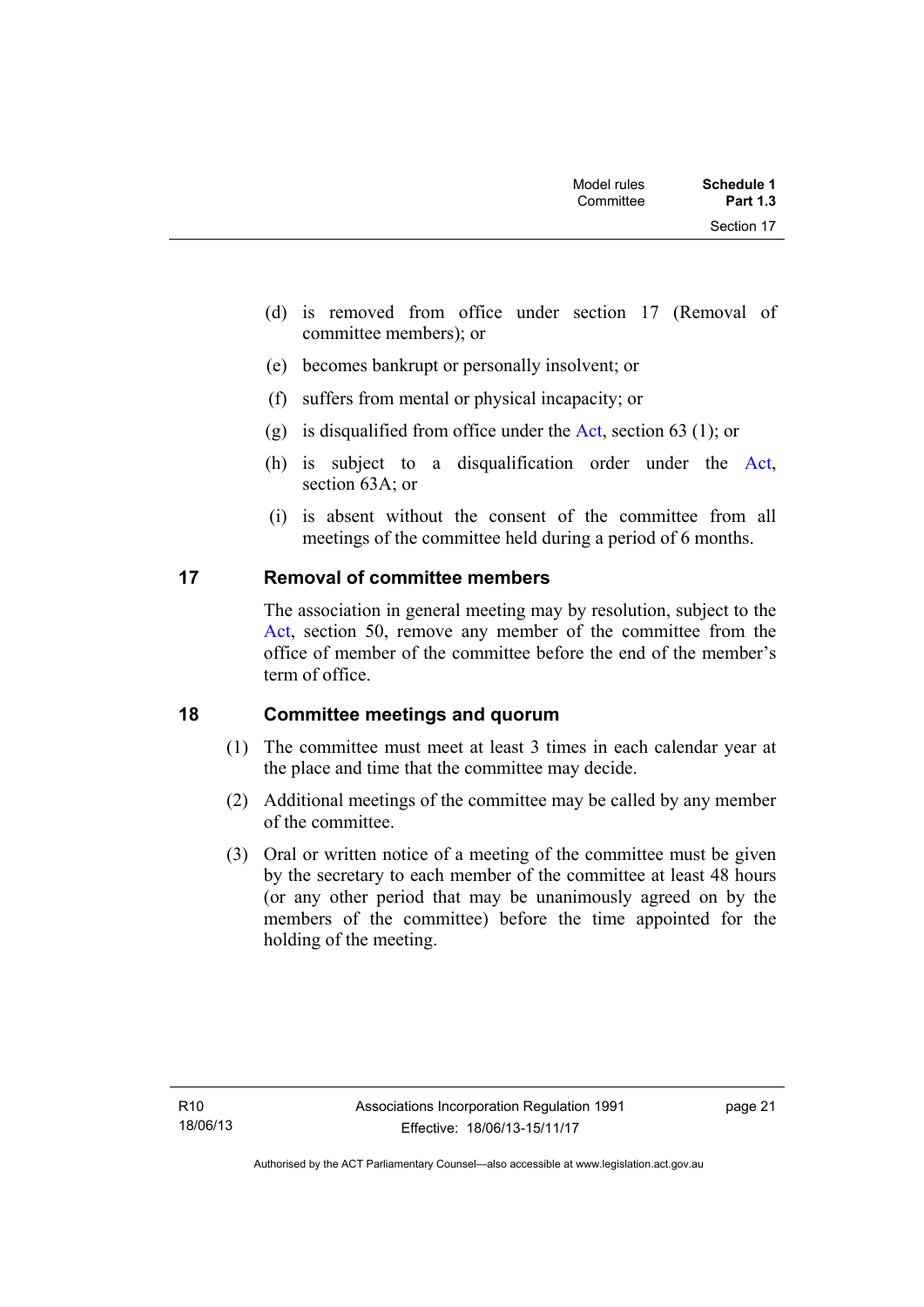| Schedule 1      | Model rules |
|-----------------|-------------|
| <b>Part 1.3</b> | Committee   |
| Section 19      |             |

- (4) Notice of a meeting given under subsection (3) must specify the general nature of the business to be transacted at the meeting and no business other than that business may be transacted at the meeting, except business that the committee members present at the meeting unanimously agree to treat as urgent business.
- (5) Any 3 members of the committee constitute a quorum for the transaction of the business of a meeting of the committee.
- (6) No business may be transacted by the committee unless a quorum is present and, if within half an hour after the time appointed for the meeting a quorum is not present, the meeting stands adjourned to the same place and at the same hour of the same day in the following week.
- (7) If at the adjourned meeting a quorum is not present within half an hour after the time appointed for the meeting, the meeting is dissolved.
- (8) At meetings of the committee—
	- (a) the president or, in the absence of the president, the vicepresident presides; or
	- (b) if the president and the vice-president are absent—1 of the remaining members of the committee may be chosen by the members present to preside.

### <span id="page-27-0"></span>**19 Delegation by committee to subcommittee**

- (1) The committee may, in writing, delegate to 1 or more subcommittees (consisting of the member or members of the association that the committee considers appropriate) the exercise of the functions of the committee that are specified in the instrument, other than—
	- (a) this power of delegation; and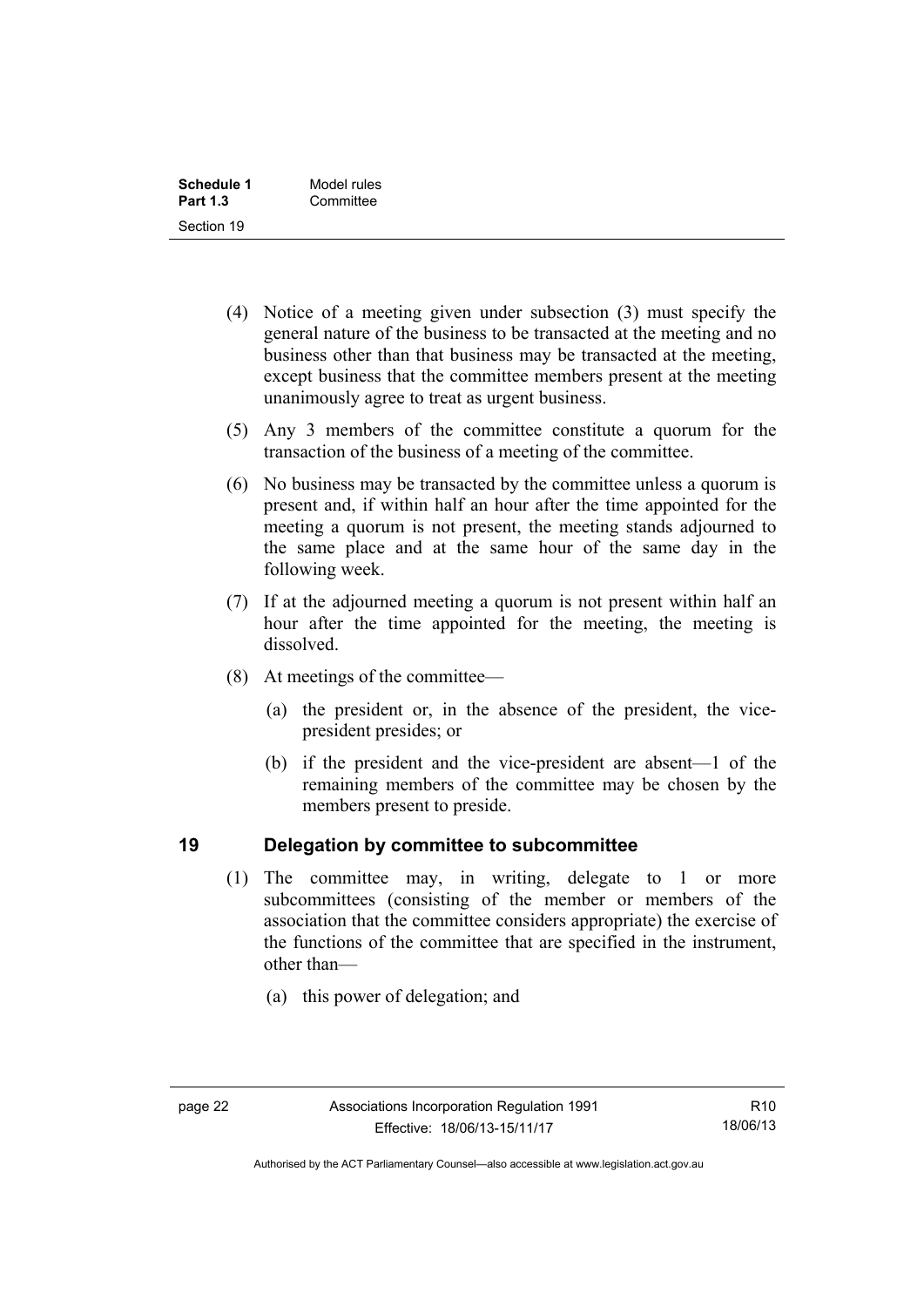| Model rules<br>Committee | Schedule 1<br><b>Part 1.3</b> |
|--------------------------|-------------------------------|
|                          | Section 20                    |

- (b) a function that is a function imposed on the committee by the Act, by any other Territory law, or by resolution of the association in general meeting.
- (2) A function, the exercise of which has been delegated to a subcommittee under this section may, while the delegation remains unrevoked, be exercised from time to time by the subcommittee in accordance with the terms of the delegation.
- (3) A delegation under this section may be made subject to any conditions or limitations about the exercise of any function, or about time or circumstances, that may be specified in the instrument of delegation.
- (4) Despite any delegation under this section, the committee may continue to exercise any function delegated.
- (5) Any act or thing done or suffered by a subcommittee acting in the exercise of a delegation under this section has the same force and effect as it would have if it had been done or suffered by the committee.
- (6) The committee may, in writing, revoke wholly or in part any delegation under this section.
- (7) A subcommittee may meet and adjourn as it considers appropriate.

# <span id="page-28-0"></span>**20 Voting and decisions**

- (1) Questions arising at a meeting of the committee or of any subcommittee appointed by the committee are decided by a majority of the votes of members of the committee or subcommittee present at the meeting.
- (2) Each member present at a meeting of the committee or of any subcommittee appointed by the committee (including the person presiding at the meeting) is entitled to 1 vote but, if the votes on any question are equal, the person presiding may exercise a second or casting vote.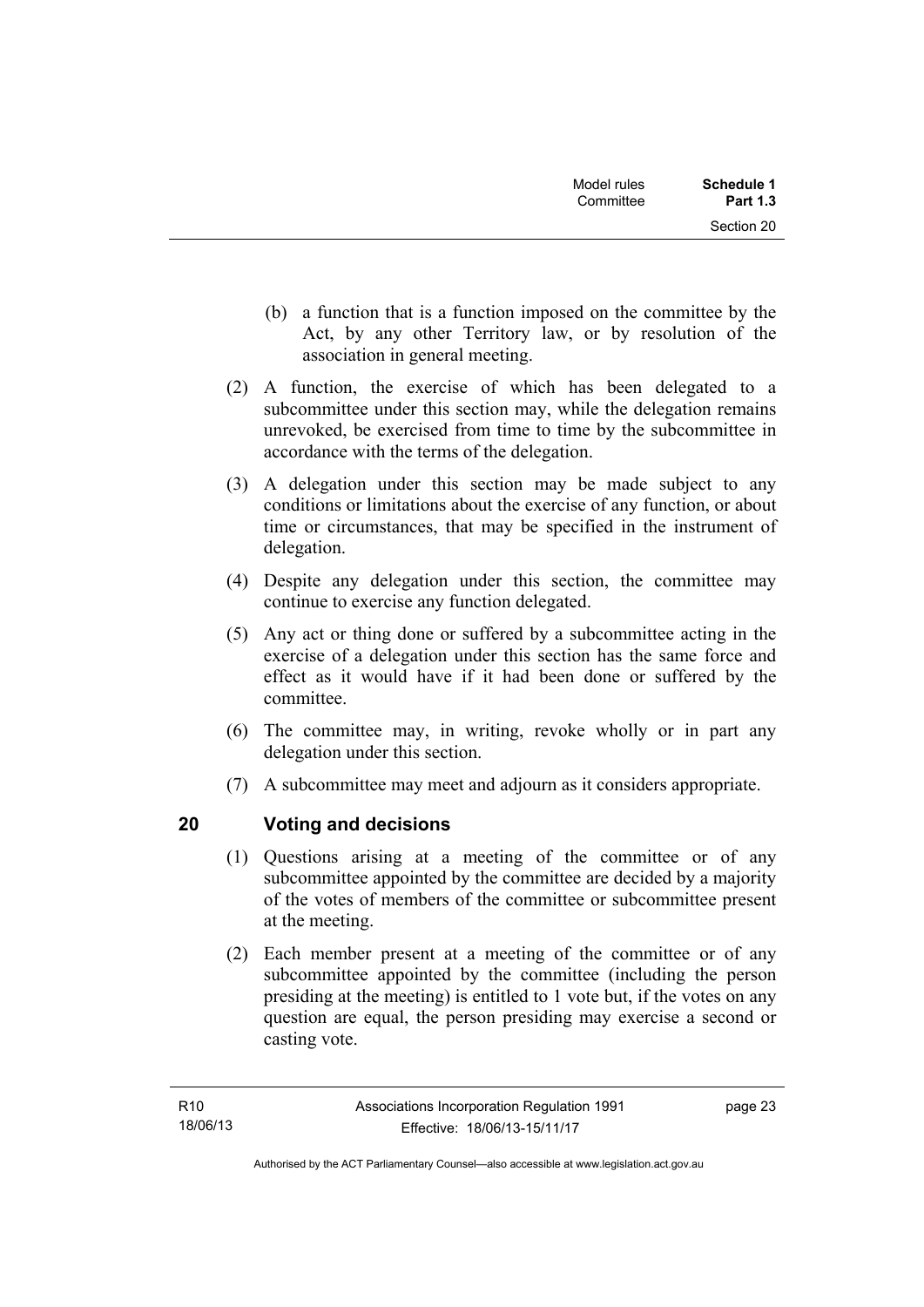# <span id="page-29-0"></span>**Part 1.4 General meetings**

### <span id="page-29-1"></span>**21 Annual general meetings—holding of**

- (1) With the exception of the first annual general meeting of the association, the association must, at least once in each calendar year and within 5 months after the end of each financial year of the association, call an annual general meeting of its members.
- (2) The association must hold its first annual general meeting—
	- (a) within 18 months after its incorporation under the Act; and
	- (b) within 5 months after the end of the first financial year of the association.
- (3) Subsections (1) and (2) have effect subject to the powers of the registrar-general under the [Act,](http://www.legislation.act.gov.au/a/1991-46/default.asp) section 120 in relation to extensions of time.

### <span id="page-29-2"></span>**22 Annual general meetings—calling of and business at**

- (1) The annual general meeting of the association must, subject to the Act, be called on the date and at the place and time that the committee considers appropriate.
- (2) In addition to any other business that may be transacted at an annual general meeting, the business of an annual general meeting is—
	- (a) to confirm the minutes of the last annual general meeting and of any general meeting held since that meeting; and
	- (b) to receive from the committee reports on the activities of the association during the last financial year; and
	- (c) to elect members of the committee, including office-bearers; and
	- (d) to receive and consider the statement of accounts and the reports that are required to be submitted to members under the [Act](http://www.legislation.act.gov.au/a/1991-46/default.asp), section 73 (1).

R10 18/06/13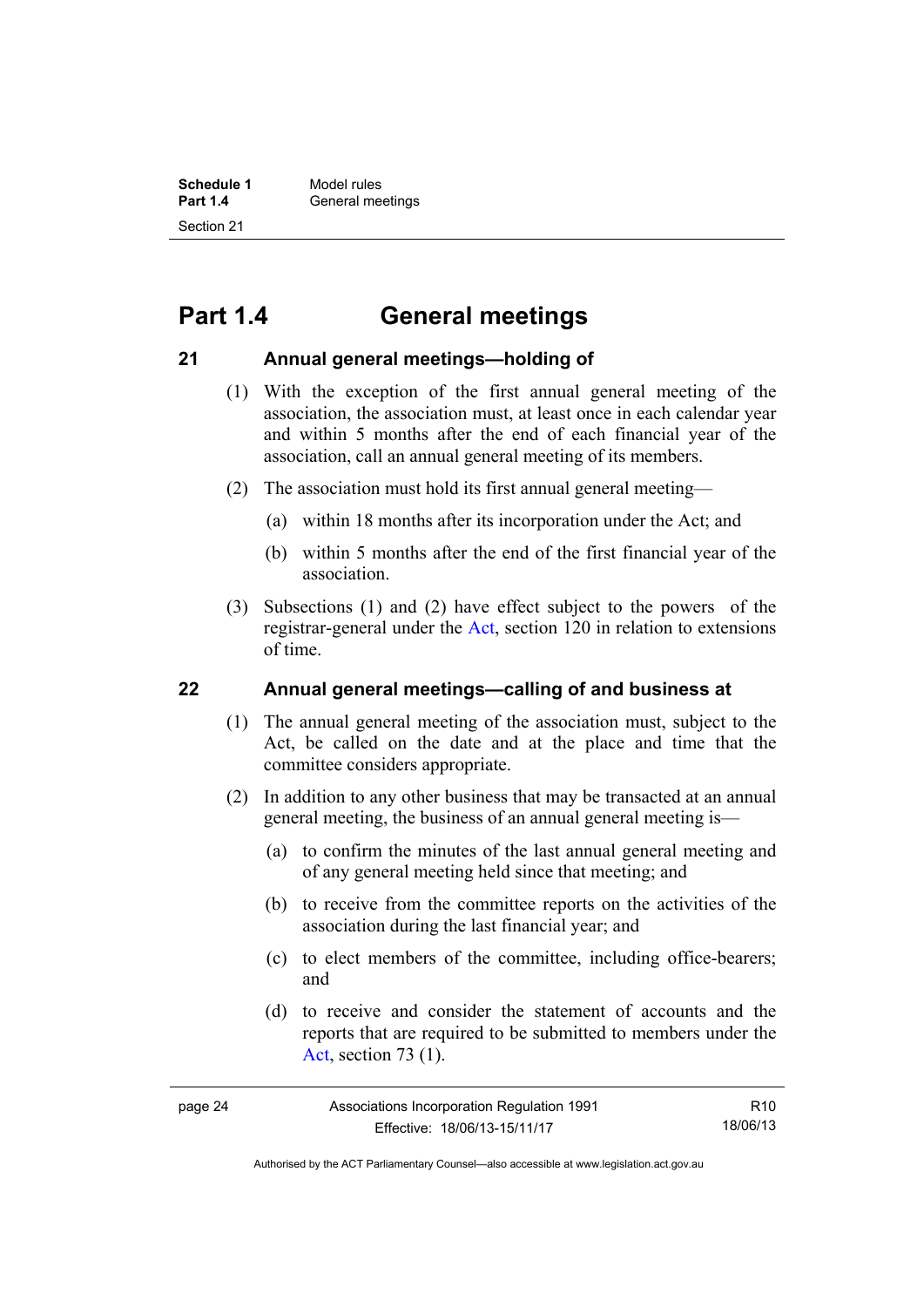- (3) An annual general meeting must be specified as such in the notice calling it in accordance with section 24 (Notice).
- (4) An annual general meeting must be conducted in accordance with the provisions of this part.

# <span id="page-30-0"></span>**23 General meetings—calling of**

- (1) The committee may, whenever it considers appropriate, call a general meeting of the association.
- (2) The committee must, on the requisition in writing of not less than 5% of the total number of members, call a general meeting of the association.
- (3) A requisition of members for a general meeting—
	- (a) must state the purpose or purposes of the meeting; and
	- (b) must be signed by the members making the requisition; and
	- (c) must be lodged with the secretary; and
	- (d) may consist of several documents in a similar form, each signed by 1 or more of the members making the requisition.
- (4) If the committee fails to call a general meeting within 1 month after the date when a requisition of members for the meeting is lodged with the secretary, any 1 or more of the members who made the requisition may call a general meeting to be held not later than 3 months after that date.
- (5) A general meeting called by a member or members mentioned in subsection (4) must be called as nearly as is practicable in the same way as general meetings are called by the committee and any member who thereby incurs expense is entitled to be reimbursed by the association for any reasonable expense so incurred.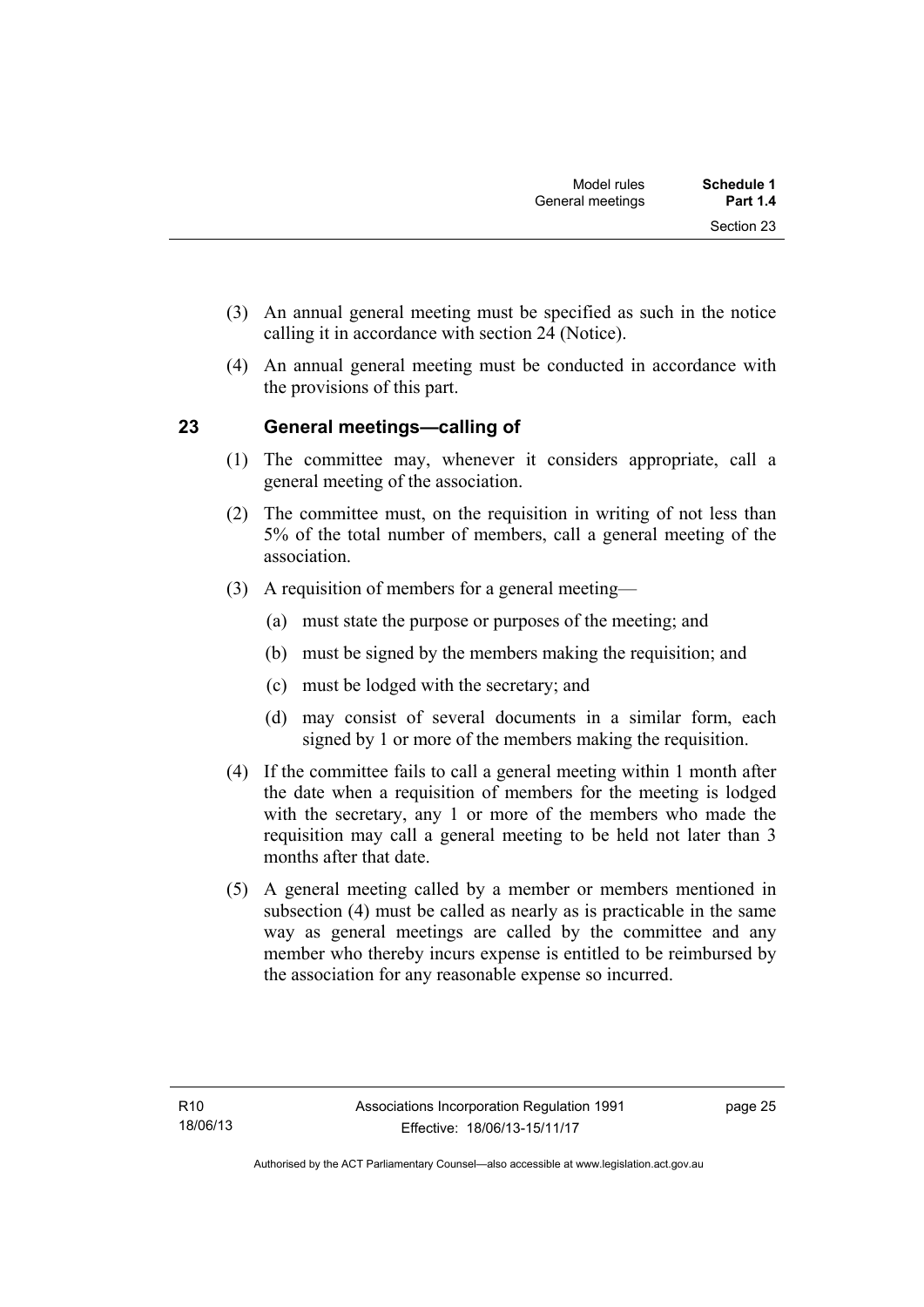#### <span id="page-31-0"></span>**24 Notice**

- (1) Except if the nature of the business proposed to be dealt with at a general meeting requires a special resolution of the association, the secretary must, at least 14 days before the date fixed for the holding of the general meeting, send by prepaid post to each member at the member's address appearing in the register of members, a notice specifying the place, date and time of the meeting and the nature of the business proposed to be transacted at the meeting.
- (2) If the nature of the business proposed to be dealt with at a general meeting requires a special resolution of the association, the secretary must, at least 21 days before the date fixed for the holding of the general meeting, send notice to each member in the way provided in subsection (1) specifying, in addition to the matter required under that subsection, the intention to propose the resolution as a special resolution.
- (3) No business other than that specified in the notice calling a general meeting may be transacted at the meeting except, for an annual general meeting, business that may be transacted under section 22 (2).
- (4) A member desiring to bring any business before a general meeting may give written notice of that business to the secretary who must include that business in the next notice calling a general meeting given after receipt of the notice from the member.

#### <span id="page-31-1"></span>**25 General meetings—procedure and quorum**

- (1) No item of business may be transacted at a general meeting unless a quorum of members entitled under these rules to vote is present during the time the meeting is considering that item.
- (2) Five members present in person (who are entitled under these rules to vote at a general meeting) constitute a quorum for the transaction of the business of a general meeting.

Authorised by the ACT Parliamentary Counsel—also accessible at www.legislation.act.gov.au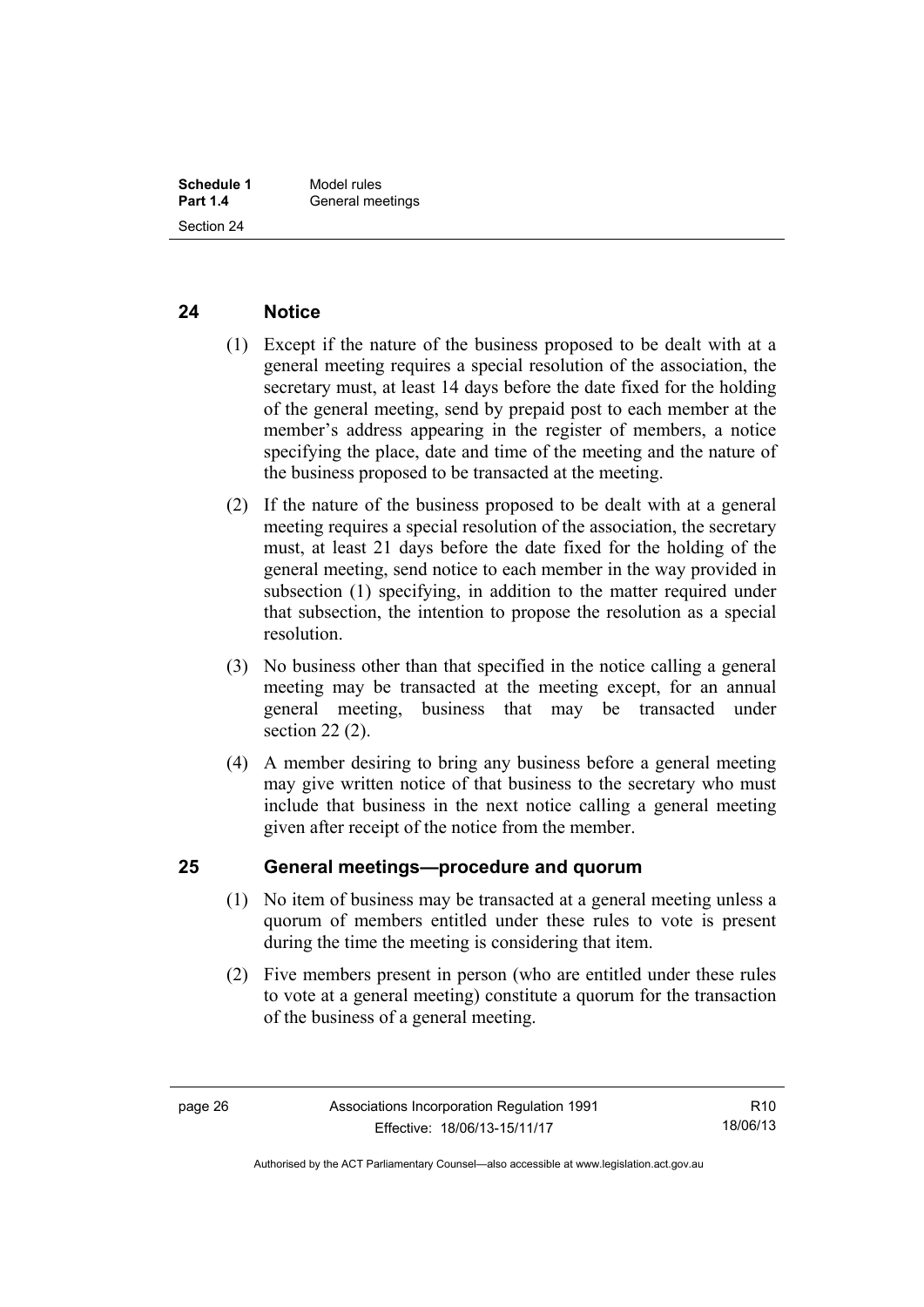- (3) If within 30 minutes after the appointed time for the start of a general meeting a quorum is not present, the meeting if called on the requisition of members is dissolved and in any other case stands adjourned to the same day in the following week at the same time and (unless another place is specified at the time of adjournment by the person presiding at the meeting or communicated by written notice to members given before the day to which the meeting is adjourned) at the same place.
- (4) If at the adjourned meeting a quorum is not present within 30 minutes after the time appointed for the start of the meeting, the members present (being not less than 3) constitute a quorum.

# <span id="page-32-0"></span>**26 Presiding member**

- (1) The president, or in the absence of the president, the vice-president, presides at each general meeting of the association.
- (2) If the president and the vice-president are absent from a general meeting, the members present must elect 1 of their number to preside at the meeting.

# <span id="page-32-1"></span>**27 Adjournment**

- (1) The person presiding at a general meeting at which a quorum is present may, with the consent of the majority of members present at the meeting, adjourn the meeting from time to time and place to place, but no business may be transacted at an adjourned meeting other than the business left unfinished at the meeting at which the adjournment took place.
- (2) If a general meeting is adjourned for 14 days or more, the secretary must give written or oral notice of the adjourned meeting to each member of the association stating the place, date and time of the meeting and the nature of the business to be transacted at the meeting.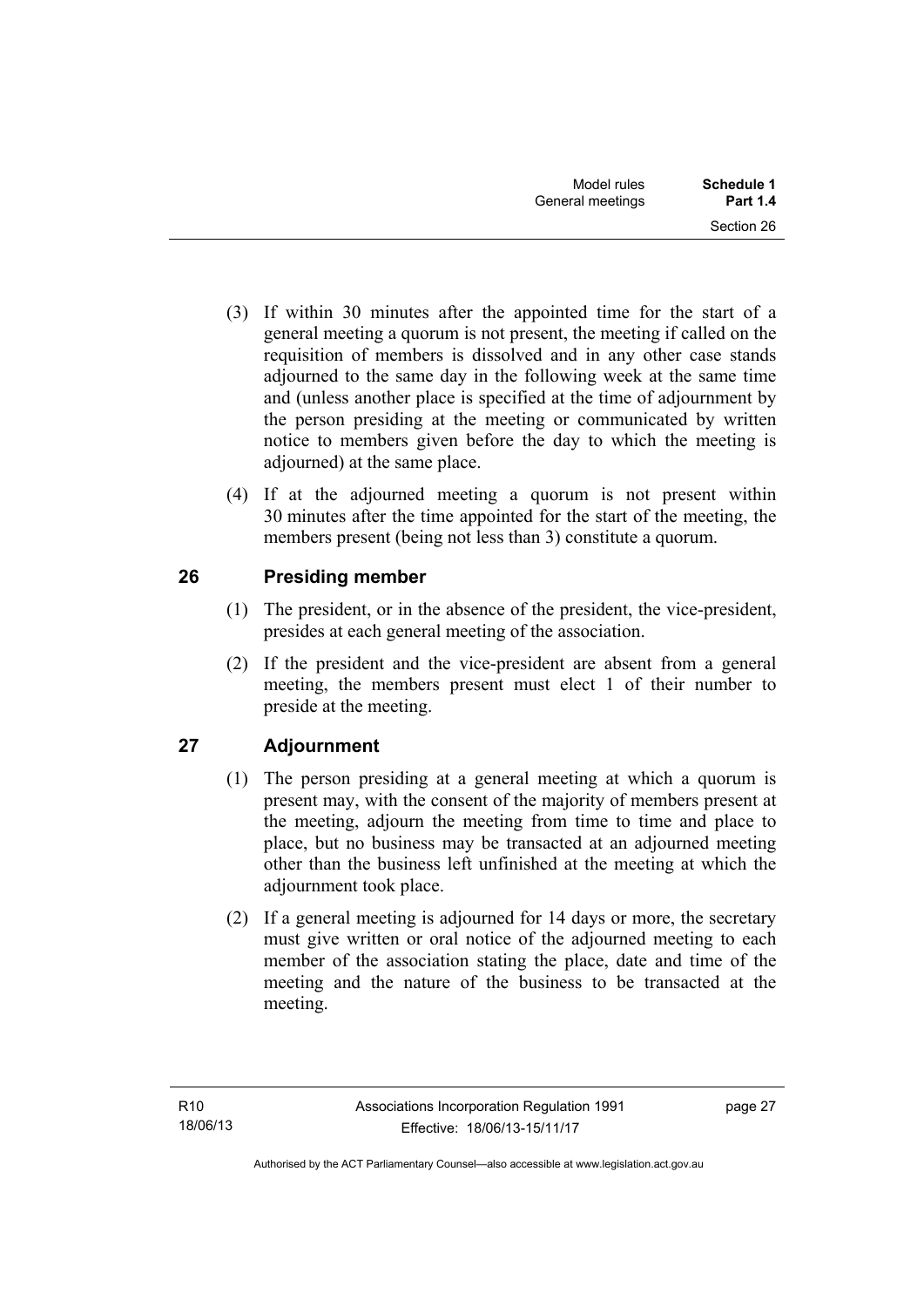| Schedule 1      | Model rules      |
|-----------------|------------------|
| <b>Part 1.4</b> | General meetings |
| Section 28      |                  |

 (3) Except as provided in subsections (1) and (2), notice of an adjournment of a general meeting or of the business to be transacted at an adjourned meeting is not required to be given.

#### <span id="page-33-0"></span>**28 Making of decisions**

- (1) A question arising at a general meeting of the association is to be decided on a show of hands and, unless before or on the declaration of the show of hands a poll is demanded, a declaration by the person presiding that a resolution has, on a show of hands, been carried or carried unanimously or carried by a particular majority or lost, or an entry to that effect in the minute book of the association, is evidence of the fact without proof of the number or proportion of the votes recorded in favour of or against that resolution.
- (2) At a general meeting of the association, a poll may be demanded by the person presiding or by not less than 3 members present in person or by proxy at the meeting.
- (3) If the poll is demanded at a general meeting, the poll must be taken—
	- (a) immediately if the poll relates to the election of the person to preside at the meeting or to the question of an adjournment; or
	- (b) in any other case—in the way and at the time before the close of the meeting that the person presiding directs, and the resolution of the poll on the matter is taken to be the resolution of the meeting on that matter.

# <span id="page-33-1"></span>**29 Voting**

- (1) Subject to subsection (3), on any question arising at a general meeting of the association a member has 1 vote only.
- (2) All votes must be given personally or by proxy but no member may hold more than 5 proxies.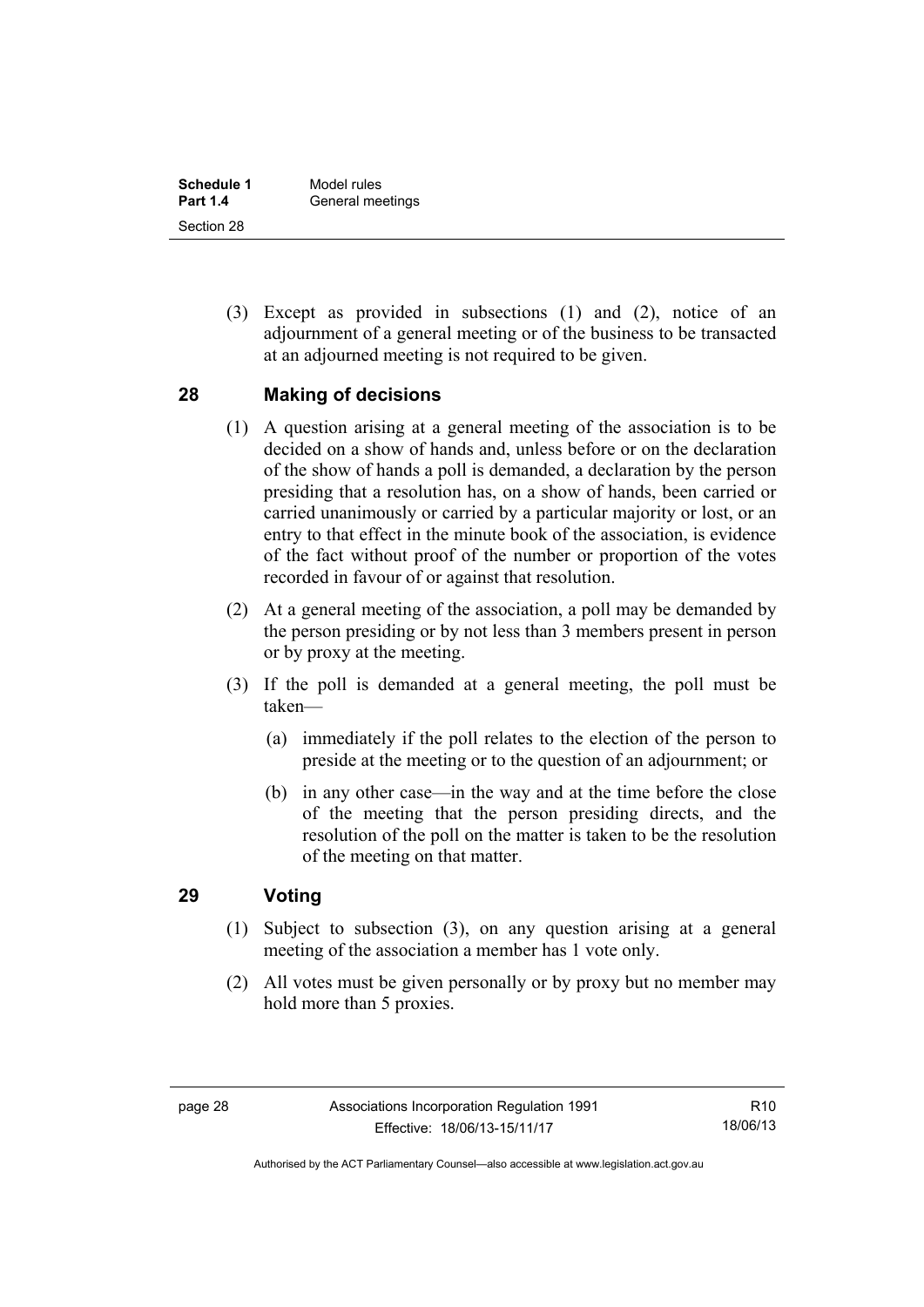- (3) If the votes on a question at a general meeting are equal, the person presiding is entitled to exercise a second or casting vote.
- (4) A member or proxy is not entitled to vote at any general meeting of the association unless all money due and payable by the member or proxy to the association has been paid, other than the amount of the annual subscription payable for the then current year.

# <span id="page-34-0"></span>**30 Appointment of proxies**

- (1) Each member is entitled to appoint another member as proxy by notice given to the secretary no later than 24 hours before the time of the meeting for which the proxy is appointed.
- (2) The notice appointing the proxy must be in the form set out in appendix 2.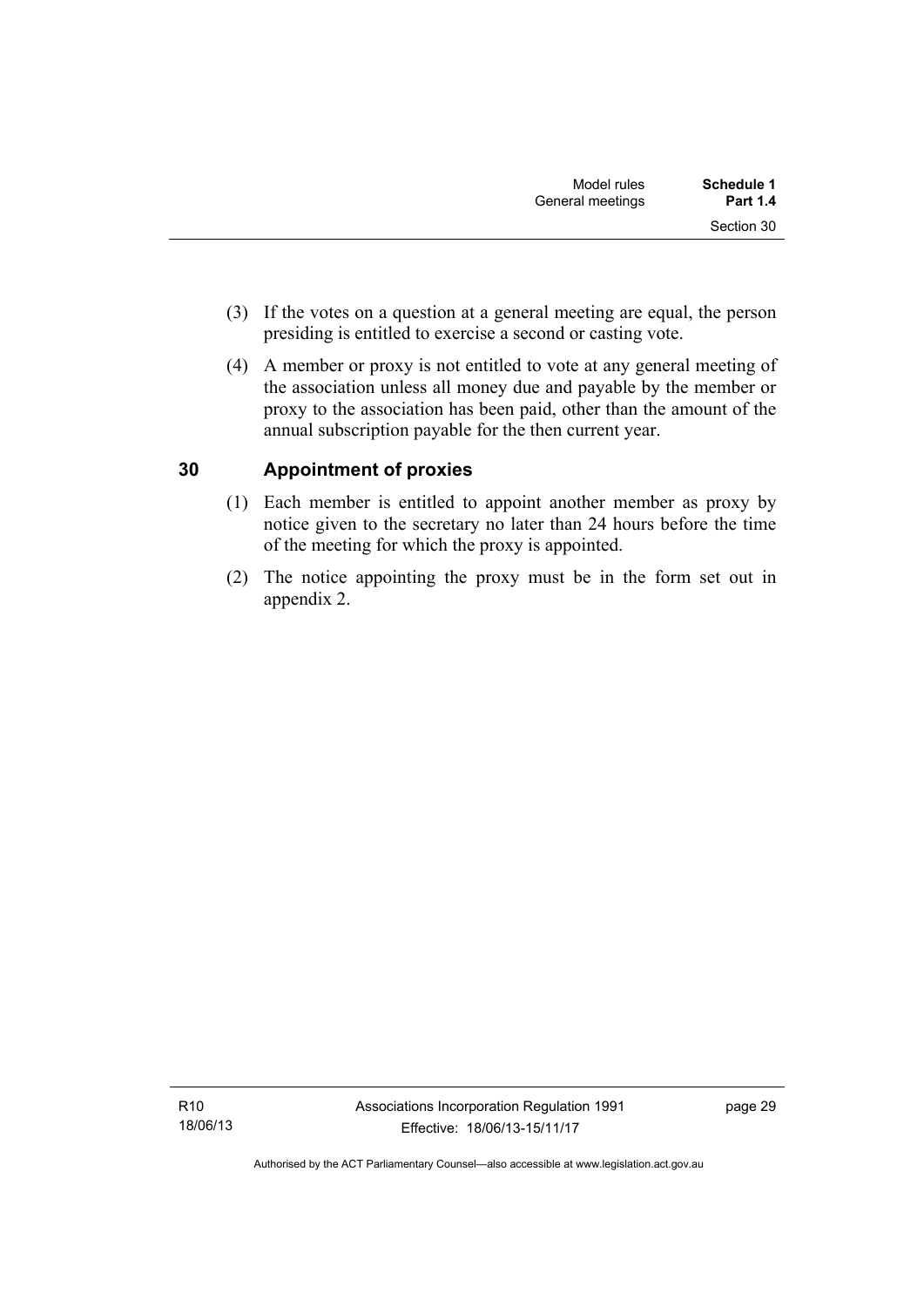# <span id="page-35-0"></span>**Part 1.5 Miscellaneous**

#### <span id="page-35-1"></span>**31 Funds—source**

- (1) The funds of the association must be derived from entrance fees and annual subscriptions of members, donations and, subject to any resolution passed by the association in general meeting and subject to the [Act](http://www.legislation.act.gov.au/a/1991-46/default.asp), section 114, any other sources that the committee decides.
- (2) All money received by the association must be deposited as soon as practicable and without deduction to the credit of the association's bank account.
- (3) The association must, as soon as practicable after receiving any money, issue an appropriate receipt.

### <span id="page-35-2"></span>**32 Funds—management**

- (1) Subject to any resolution passed by the association in general meeting, the funds of the association must be used for the objects of the association in the way that the committee decides.
- (2) All cheques, drafts, bills of exchange, promissory notes and other negotiable instruments must be signed by any 2 members of the committee or employees of the association, being members of the committee or employees authorised to do so by the committee.

### <span id="page-35-3"></span>**33 Alteration of objects and rules**

Neither the objects of the association mentioned in the [Act](http://www.legislation.act.gov.au/a/1991-46/default.asp), section 29 nor these rules may be altered except in accordance with the Act.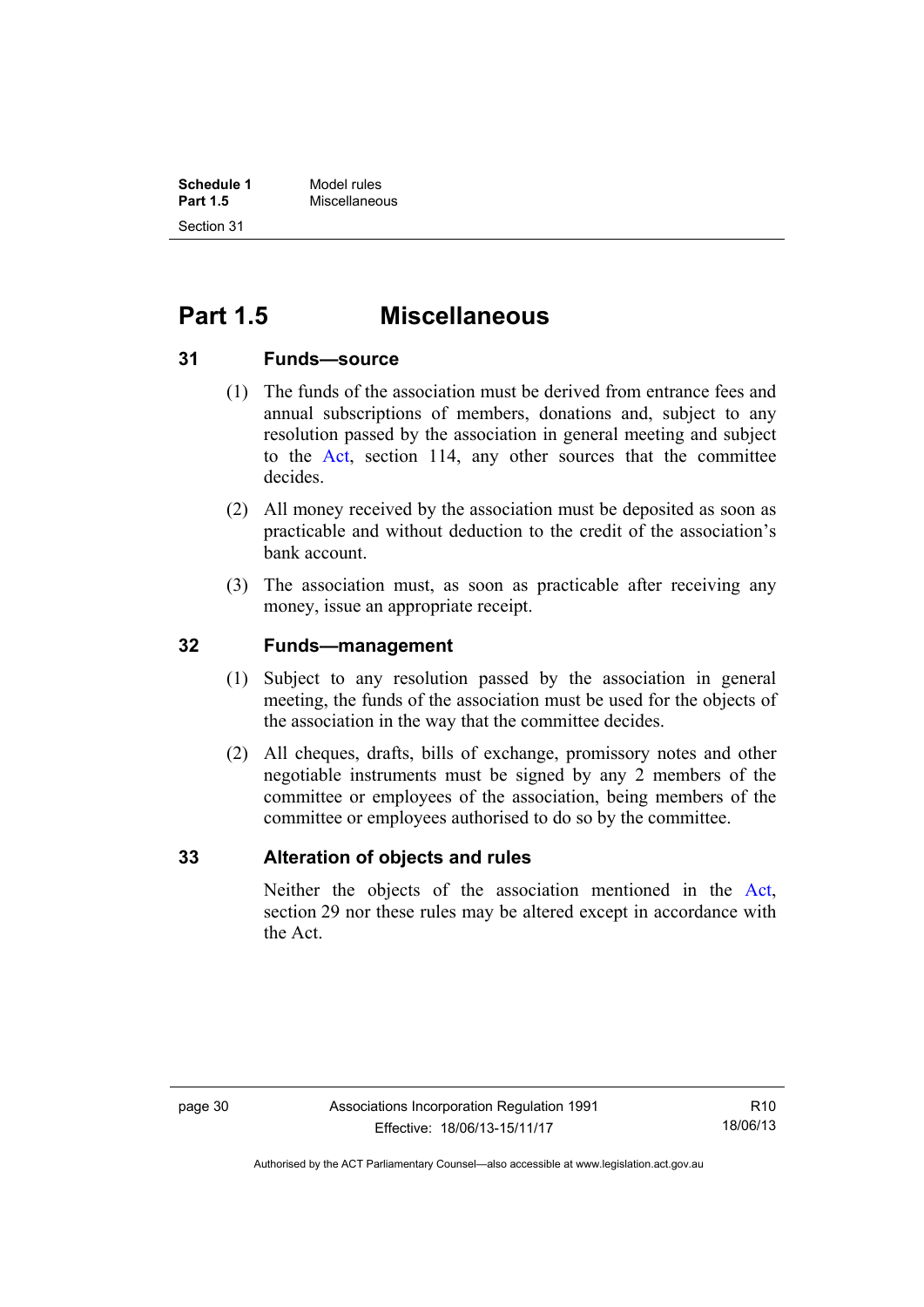Section 34

#### <span id="page-36-0"></span>**34 Common seal**

- (1) The common seal of the association must be kept in the custody of the secretary.
- (2) The common seal must not be attached to any instrument except by the authority of the committee and the attaching of the common seal must be attested by the signatures either of 2 members of the committee or of 1 member of the committee and of the secretary.

### <span id="page-36-1"></span>**35 Custody of books**

Subject to the Act, the regulation and these rules, the secretary must keep in his or her custody or under his or her control all records, books, and other documents relating to the association.

#### <span id="page-36-2"></span>**36 Inspection of books**

The records, books and other documents of the association must be open to inspection at a place in the ACT, free of charge, by a member of the association at any reasonable hour.

#### <span id="page-36-3"></span>**37 Service of notice**

For these rules, the association may serve a notice on a member by sending it by post to the member at the member's address shown in the register of members.

*Note* For how documents may be served, see the [Legislation Act,](http://www.legislation.act.gov.au/a/2001-14) pt 19.5.

#### <span id="page-36-4"></span>**38 Surplus property**

- (1) At the first general meeting of the association, the association must pass a special resolution nominating—
	- (a) another association for the [Act](http://www.legislation.act.gov.au/a/1991-46/default.asp), section 92 (1) (a); or
	- (b) a fund, authority or institution for the [Act](http://www.legislation.act.gov.au/a/1991-46/default.asp), section 92 (1) (b);

in which it is to vest its surplus property in the event of the dissolution or winding up of the association.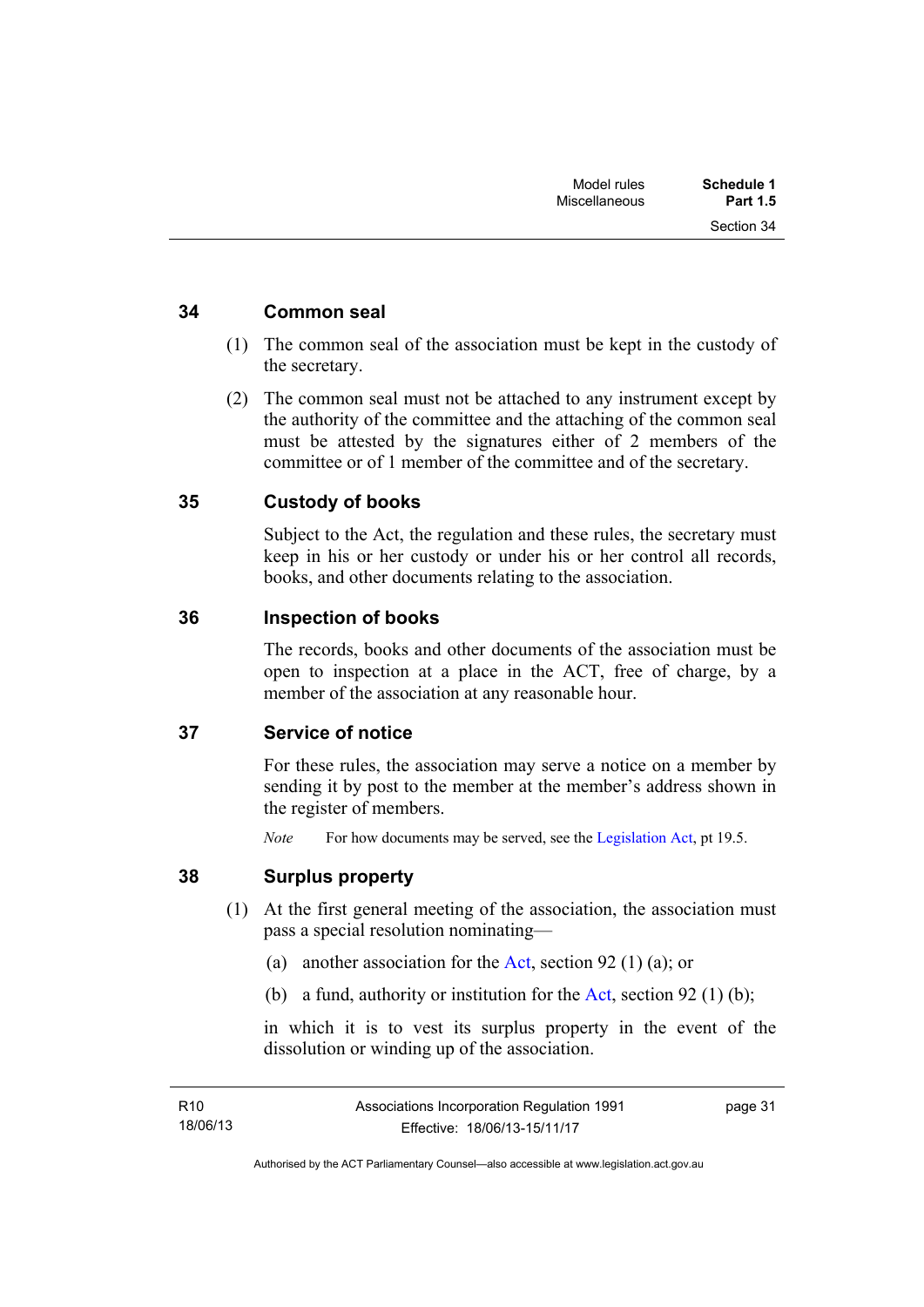| Schedule 1      | Model rules   |
|-----------------|---------------|
| <b>Part 1.5</b> | Miscellaneous |
| Section 38      |               |

 (2) An association nominated under subsection (1) (a) must fulfil the requirements specified in the [Act](http://www.legislation.act.gov.au/a/1991-46/default.asp), section 92 (2).

page 32 Associations Incorporation Regulation 1991 Effective: 18/06/13-15/11/17

R10 18/06/13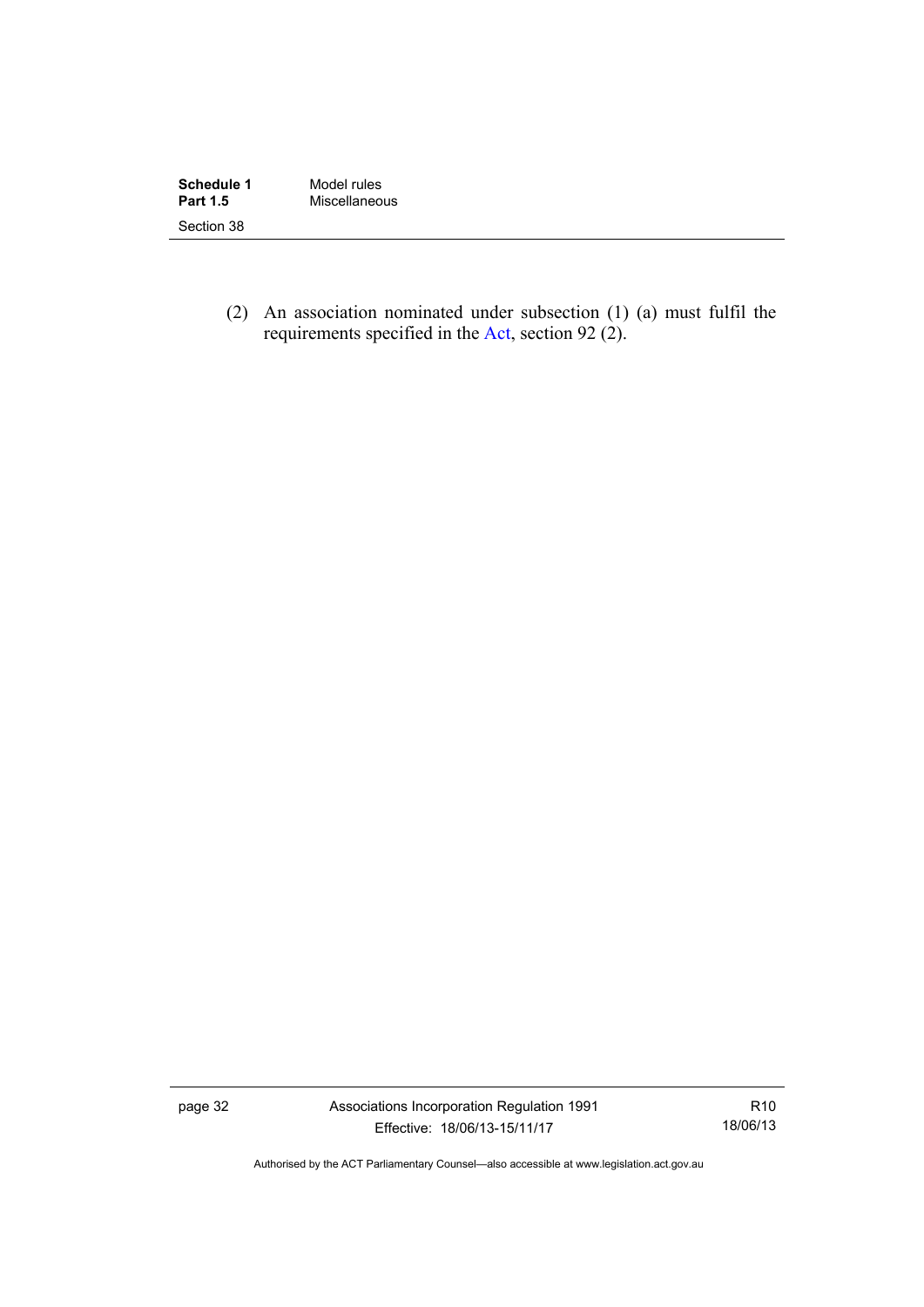# <span id="page-38-0"></span>**Appendix 1**

| (see s $3(1)$ )<br>Application for membership of association                                                                                                                       |
|------------------------------------------------------------------------------------------------------------------------------------------------------------------------------------|
| Incorporated (incorporated under the Associations Incorporation Act 1991) I,                                                                                                       |
| (full name of applicant)<br>(address)                                                                                                                                              |
|                                                                                                                                                                                    |
| <i>(occupation)</i><br>a member of the incorporated association. If I am admitted as a member, I agree<br>to be bound by the rules of the association for the time being in force. |
| (Signature of applicant)                                                                                                                                                           |
|                                                                                                                                                                                    |
| (full name)                                                                                                                                                                        |
| a member of the association, nominate the applicant, who is personally known<br>to me, for the membership of the association.                                                      |
| (Signature of proposer)                                                                                                                                                            |
|                                                                                                                                                                                    |
| (full name)<br>a member of the association, second the nomination of the applicant, who is<br>personally known to me, for membership of the association.                           |
| (Signature of seconder)                                                                                                                                                            |
|                                                                                                                                                                                    |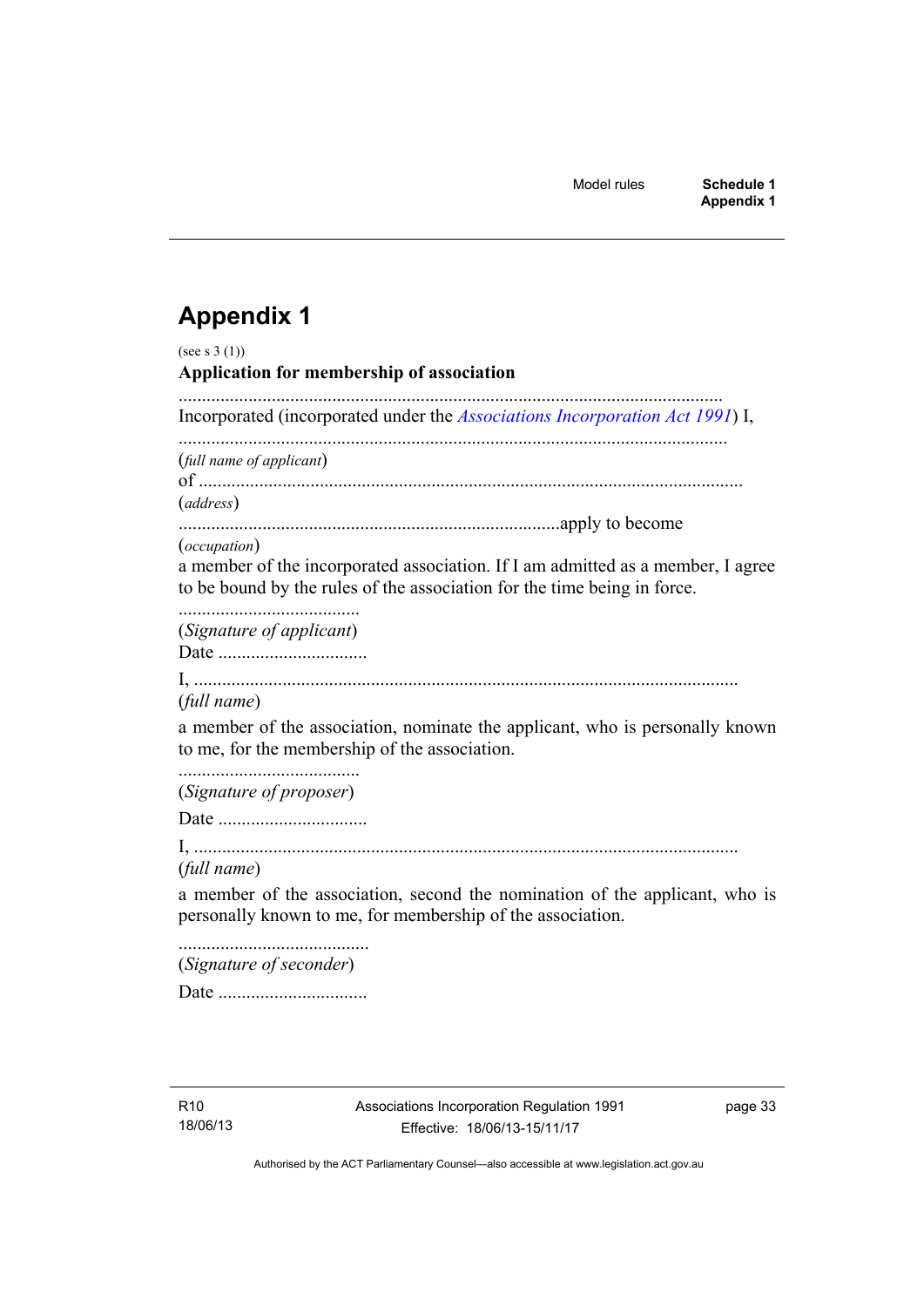**Schedule 1** Model rules **Appendix 2** 

# <span id="page-39-0"></span>**Appendix 2**

| (see s 30 (2))                      |                                                                                      |
|-------------------------------------|--------------------------------------------------------------------------------------|
| Form of appointment of proxy        |                                                                                      |
|                                     |                                                                                      |
| (full name)                         |                                                                                      |
|                                     |                                                                                      |
| (address)                           |                                                                                      |
|                                     |                                                                                      |
| (name of incorporated association)  |                                                                                      |
| appoint                             |                                                                                      |
| (full name of proxy)                |                                                                                      |
|                                     |                                                                                      |
| (address)                           |                                                                                      |
|                                     | a member of that incorporated association, as my proxy to vote for me on my          |
|                                     | behalf at the general meeting of the association (annual general meeting or          |
|                                     | other general meeting, as the case may be) to be held on                             |
|                                     |                                                                                      |
| at any adjournment of that meeting. |                                                                                      |
| the resolution (insert details).    | *My proxy is authorised to vote in favour of/against (delete as appropriate)         |
|                                     |                                                                                      |
|                                     |                                                                                      |
| (Signature of member                |                                                                                      |
| appointing proxy)                   |                                                                                      |
| (*To be inserted if desired.)       |                                                                                      |
|                                     |                                                                                      |
| Note                                | A proxy vote may not be given to a person who is not a member of the<br>association. |

R10 18/06/13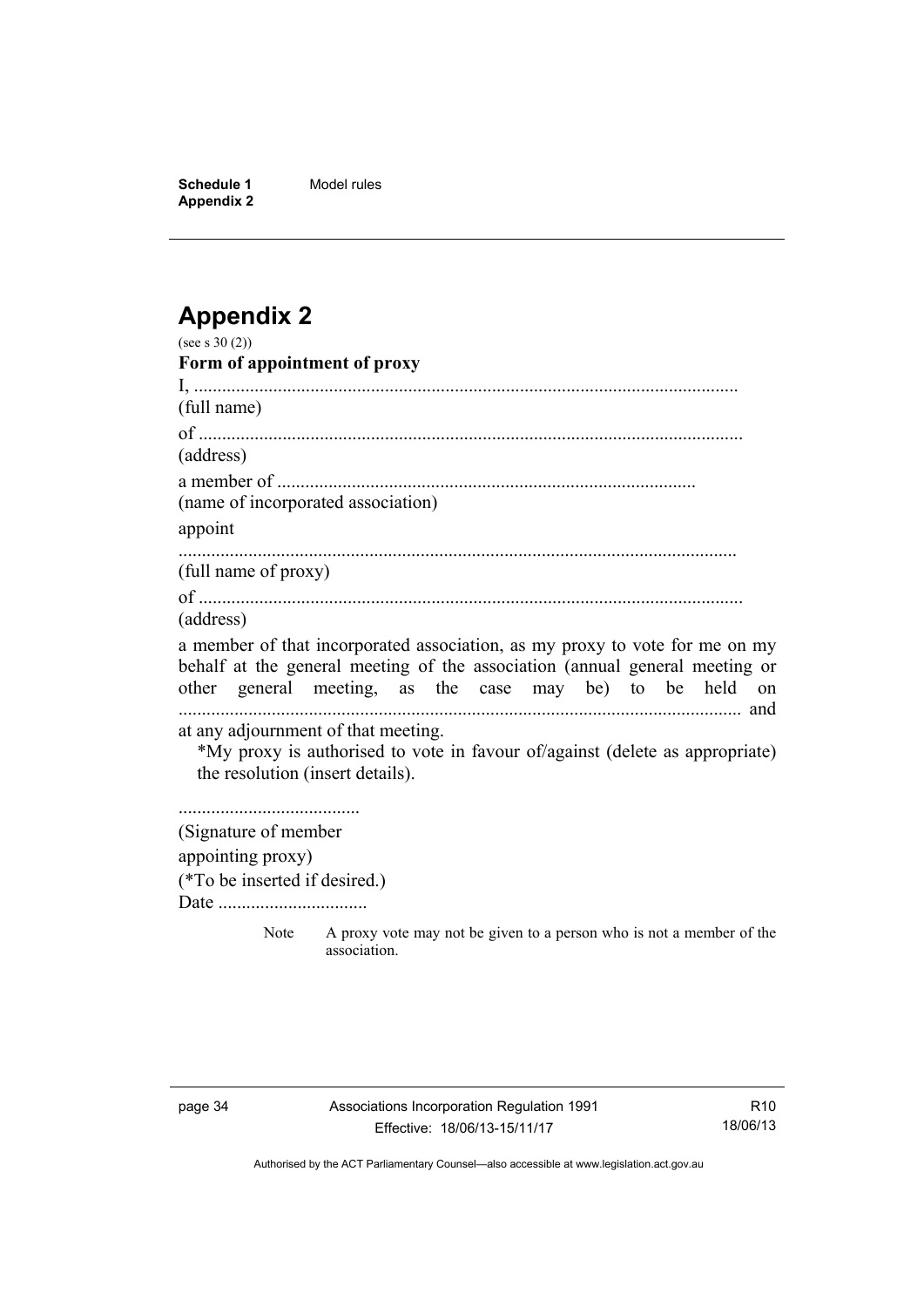# <span id="page-40-0"></span>**Endnotes**

#### **1 About the endnotes**

Amending and modifying laws are annotated in the legislation history and the amendment history. Current modifications are not included in the republished law but are set out in the endnotes.

Not all editorial amendments made under the *[Legislation Act 2001](http://www.legislation.act.gov.au/a/2001-14)*, part 11.3 are annotated in the amendment history. Full details of any amendments can be obtained from the Parliamentary Counsel's Office.

Uncommenced amending laws are not included in the republished law. The details of these laws are underlined in the legislation history. Uncommenced expiries are underlined in the legislation history and amendment history.

If all the provisions of the law have been renumbered, a table of renumbered provisions gives details of previous and current numbering.

The endnotes also include a table of earlier republications.

| $A = Act$<br>$AF =$ Approved form<br>$am = amended$<br>$amdt = amendment$<br>$AR = Assembly resolution$<br>$ch = chapter$<br>CN = Commencement notice<br>$def = definition$<br>DI = Disallowable instrument<br>$dict = dictionary$<br>disallowed = disallowed by the Legislative<br>Assembly<br>$div = division$<br>$exp = expires/expired$<br>$Gaz = gazette$<br>$h dq =$ heading<br>IA = Interpretation Act 1967<br>ins = inserted/added<br>$LA =$ Legislation Act 2001<br>$LR =$ legislation register<br>LRA = Legislation (Republication) Act 1996 | $NI = Notifiable$ instrument<br>$o = order$<br>om = omitted/repealed<br>$ord = ordinance$<br>orig = original<br>par = paragraph/subparagraph<br>pres = present<br>$prev = previous$<br>$(\text{prev}) = \text{previously}$<br>$pt = part$<br>$r = rule/subrule$<br>$reloc = relocated$<br>$renum = renumbered$<br>$R[X]$ = Republication No<br>$RI = reissue$<br>s = section/subsection<br>$sch = schedule$<br>$sdiv = subdivision$<br>SL = Subordinate law<br>$sub =$ substituted |
|--------------------------------------------------------------------------------------------------------------------------------------------------------------------------------------------------------------------------------------------------------------------------------------------------------------------------------------------------------------------------------------------------------------------------------------------------------------------------------------------------------------------------------------------------------|------------------------------------------------------------------------------------------------------------------------------------------------------------------------------------------------------------------------------------------------------------------------------------------------------------------------------------------------------------------------------------------------------------------------------------------------------------------------------------|
|                                                                                                                                                                                                                                                                                                                                                                                                                                                                                                                                                        |                                                                                                                                                                                                                                                                                                                                                                                                                                                                                    |
| $mod = modified/modification$                                                                                                                                                                                                                                                                                                                                                                                                                                                                                                                          | underlining = whole or part not commenced<br>or to be expired                                                                                                                                                                                                                                                                                                                                                                                                                      |
|                                                                                                                                                                                                                                                                                                                                                                                                                                                                                                                                                        |                                                                                                                                                                                                                                                                                                                                                                                                                                                                                    |

#### <span id="page-40-2"></span>**2 Abbreviation key**

R10 18/06/13 Associations Incorporation Regulation 1991 Effective: 18/06/13-15/11/17

page 35

<span id="page-40-1"></span>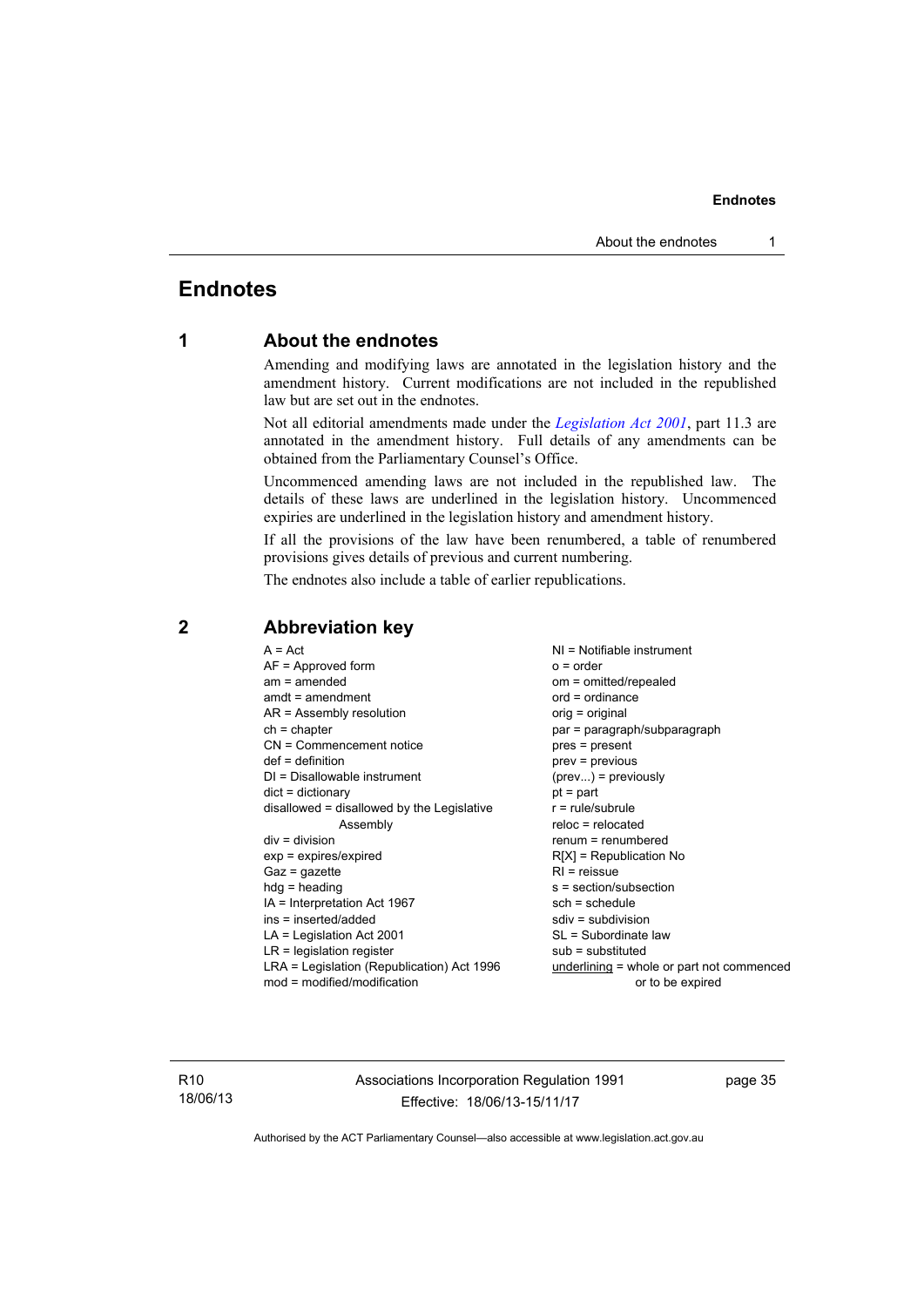| 3 | Legislation history |  |
|---|---------------------|--|
|---|---------------------|--|

#### <span id="page-41-0"></span>**3 Legislation history**

This regulation was originally the *Associations Incorporation Regulation*. It was renamed under the *[Legislation Act 2001](http://www.legislation.act.gov.au/a/2001-14)*.

From 11 May 1989 to 12 September 2001, regulations commenced on their notification day unless otherwise stated (see *[Subordinate Laws Act 1989](http://www.legislation.act.gov.au/a/alt_a1989-24co)* s 6).

#### **Associations Incorporation Regulation 1991 SL1991-31**

notified 3 December 1991 ([Gaz 1991 No S140\)](http://www.legislation.act.gov.au/gaz/1991-S140/default.asp) commenced 3 December 1991

as amended by

#### **[Registrar-General \(Consequential Provisions\) Act 1993](http://www.legislation.act.gov.au/a/1993-64) A1993-64 sch 2**

notified 6 September 1993 [\(Gaz 1993 No S172\)](http://www.legislation.act.gov.au/gaz/1993-S172/default.asp) s 1, s 2 commenced 6 September 1993 (s 2 (1))

sch 2 commenced 1 October 1993 (see s 2 (2) and [Gaz 1993](http://www.legislation.act.gov.au/gaz/1993-S207/default.asp)  [No S207\)](http://www.legislation.act.gov.au/gaz/1993-S207/default.asp)

#### **[Legislation \(Consequential Amendments\) Act 2001](http://www.legislation.act.gov.au/a/2001-44) A2001-44 pt 25**

notified 26 July 2001 ([Gaz 2001 No 30\)](http://www.legislation.act.gov.au/gaz/2001-30/default.asp)

s 1, s 2 commenced 26 July 2001 (IA s 10B)

pt 25 commenced 12 September 2001 (s 2 and see [Gaz 2001 No S65](http://www.legislation.act.gov.au/gaz/2001-S65/default.asp))

#### **[Legislation Amendment Act 2002](http://www.legislation.act.gov.au/a/2002-11) A2002-11 pt 2.1**

notified LR 23 May 2002 s 1, s 2 commenced 23 May 2002 (LA s 75) pt 2.1 commenced 24 May 2002 (s 2 (1))

#### **[Statute Law Amendment Act 2008](http://www.legislation.act.gov.au/a/2008-28) A2008-28 sch 3 pt 3.5**  notified LR 12 August 2008

s 1, s 2 commenced 12 August 2008 (LA s 75 (1)) sch 3 pt 3.5 commenced 26 August 2008 (s 2)

#### **[Associations Incorporation Amendment Act 2009](http://www.legislation.act.gov.au/a/2009-27) A2009-27 s 10**

notified LR 9 September 2009

- s 1, s 2 commenced 9 September 2009 (LA s 75 (1))
- s 10 commenced 10 September 2009 (s 2)

page 36 Associations Incorporation Regulation 1991 Effective: 18/06/13-15/11/17

R10 18/06/13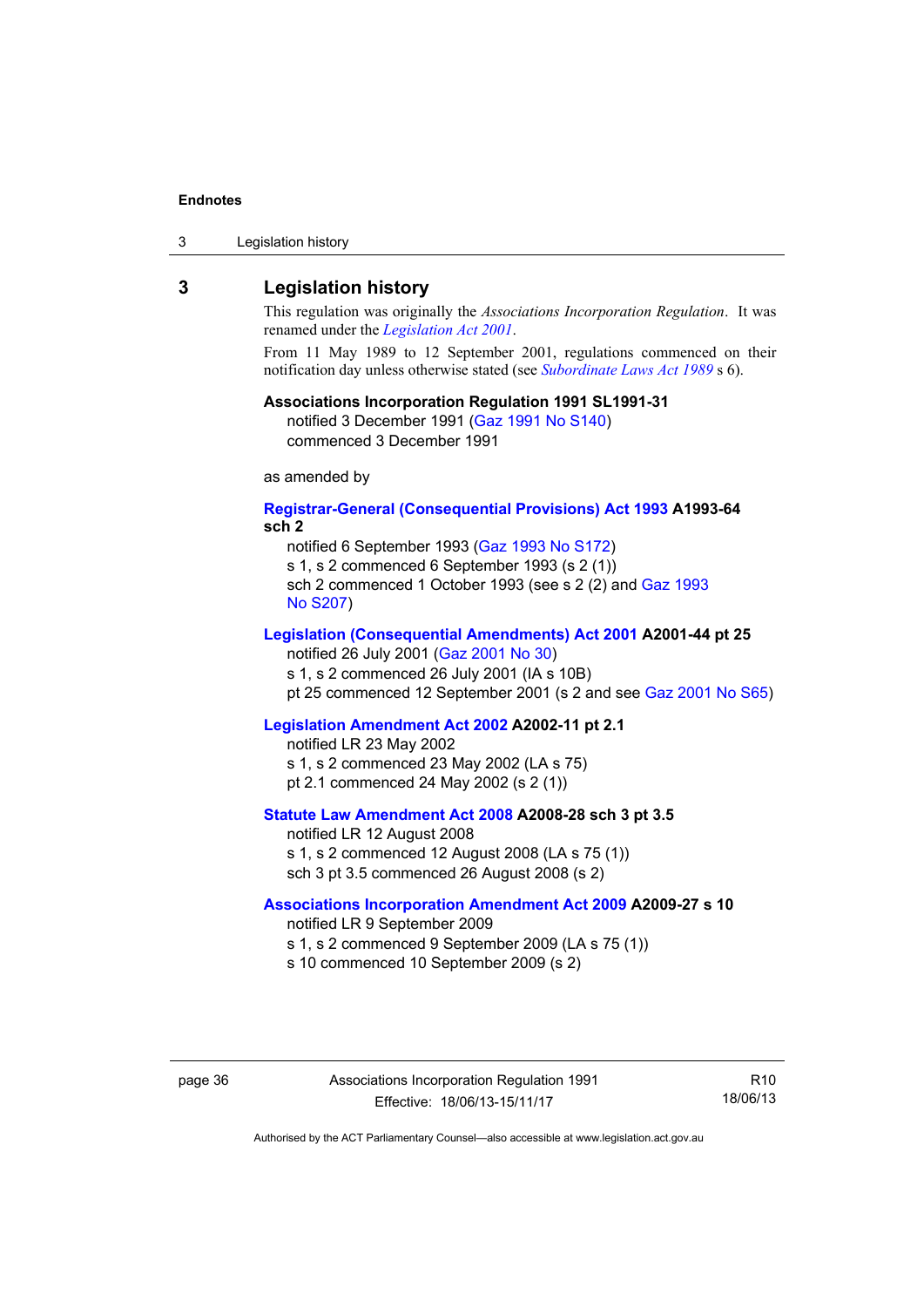#### **[Justice and Community Safety Legislation Amendment Act 2010](http://www.legislation.act.gov.au/a/2010-30)  [\(No 2\)](http://www.legislation.act.gov.au/a/2010-30) A2010-30 sch 1 pt 1.3**

notified LR 31 August 2010

s 1, s 2 commenced 31 August 2010 (LA s 75 (1))

s 3 commenced 1 September 2010 (s 2 (1))

sch 1 pt 1.3 commenced 28 September 2010 (s 2 (2))

#### **[Liquor \(Consequential Amendments\) Act 2010](http://www.legislation.act.gov.au/a/2010-43) A2010-43 sch 1 pt 1.1**

notified LR 8 November 2010

s 1, s 2 commenced 8 November 2010 (LA s 75 (1)) sch 1 pt 1.1 commenced 1 December 2010 (s 2 (4) and see Liquor [Act 2010](http://www.legislation.act.gov.au/a/2010-35) A2010-35, s 2 (3) (as am by [A2010-43](http://www.legislation.act.gov.au/a/2010-43) amdt 1.19) and [CN2010-14](http://www.legislation.act.gov.au/cn/2010-14/default.asp))

#### **[Justice and Community Safety Legislation Amendment Act 2011](http://www.legislation.act.gov.au/a/2011-27)**

**[\(No 2\)](http://www.legislation.act.gov.au/a/2011-27) A2011-27 sch 1 pt 1.2** 

notified LR 30 August 2011 s 1, s 2 taken to have commenced 29 July 2008 (LA s 75 (2)) sch 1 pt 1.2 commenced 13 September 2011 (s 2 (1))

#### **[Associations Incorporation Amendment Regulation 2013 \(No 1\)](http://www.legislation.act.gov.au/sl/2013-15/default.asp) SL2013-15**

notified LR 17 June 2013 s 1, s 2 commenced 17 June 2013 (LA s 75 (1)) remainder commenced 18 June 2013 (s 2)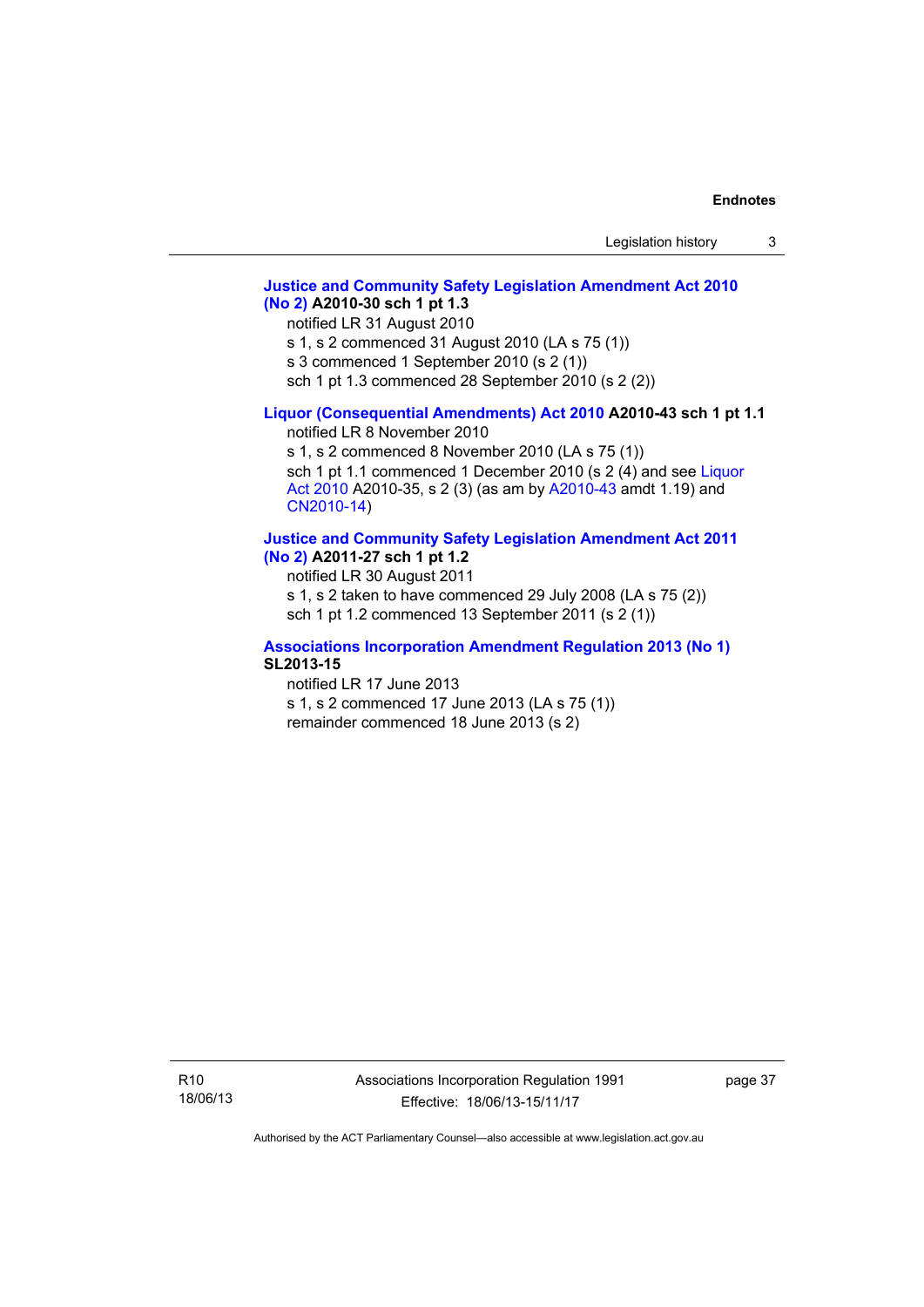4 Amendment history

#### <span id="page-43-0"></span>**4 Amendment history**

```
Name of regulation 
s 1 am R2 LA; R4 LA
Interpretation 
s 2 om A2001-44 amdt 1.294
Particulars required by form 
 A1993-64 sch 2
General requirements for documents 
s 4 am A1993-64 sch 2; A2009-27 s 10 
Signatures on documents 
A1993-64 sch 2
Time for lodging documents 
s 7 am A1993-64 sch 2 
Audit of accounts 
s 12 am A2010-43 amdt 1.1; SL2013-15 s 4, s 5 
Prescribed associations for Act, s 76 
s 13 am SL2013-15 s 6 
Model rules
              (prev sch hdg) renum R2 LA
 A1993-64 sch 2
Preliminary 
              (prev pt 1 hdg) renum R2 LA
Definitions for model rules 
A2002-11 amdt 2.1
s 1  A2002-11 amdt 2.2, amdt 2.3
Application of Legislation Act 2001 
s 1A ins A2002-11 amdt 2.3 
Membership 
pt 1.2 hdg (prev pt 2 hdg) renum R2 LA
Committee 
pt 1.3 hdg (prev pt 3 hdg) renum R2 LA 
Vacancies 
s 16 am A2010-30 amdt 1.16; A2011-27 amdt 1.5; pars renum R9 
               LA 
Voting and decisions 
s 20 A2008-28 amdt 3.30
```
page 38 Associations Incorporation Regulation 1991 Effective: 18/06/13-15/11/17

R10 18/06/13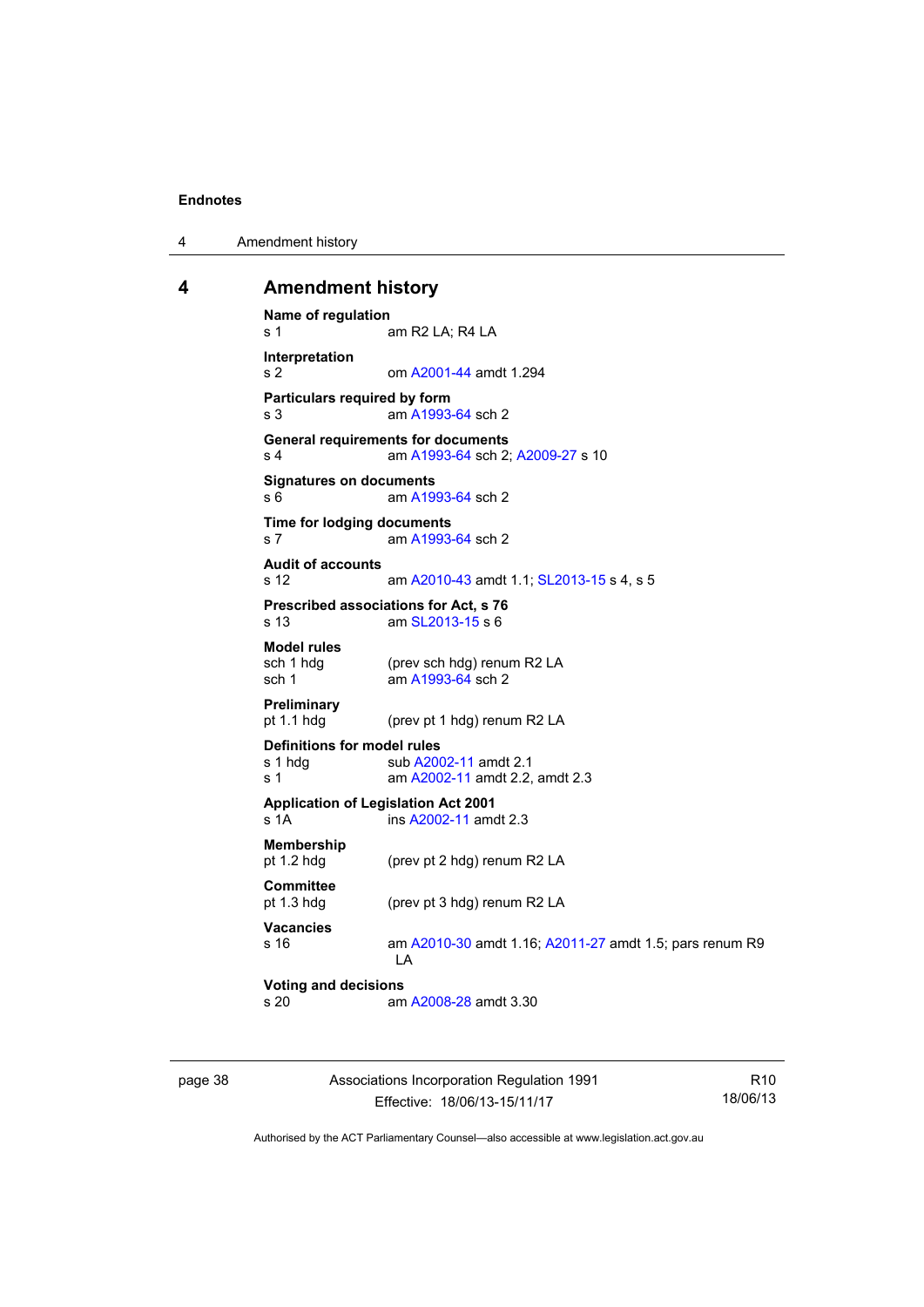Amendment history 4

| <b>General meetings</b><br>pt $1.4$ hdg | (prev pt 4 hdg) renum R2 LA |
|-----------------------------------------|-----------------------------|
| <b>Miscellaneous</b><br>pt $1.5$ hdg    | (prev pt 5 hdg) renum R2 LA |
| Service of notice<br>s 37               | sub A2008-28 amdt 3.31      |

R10 18/06/13 Associations Incorporation Regulation 1991 Effective: 18/06/13-15/11/17

page 39